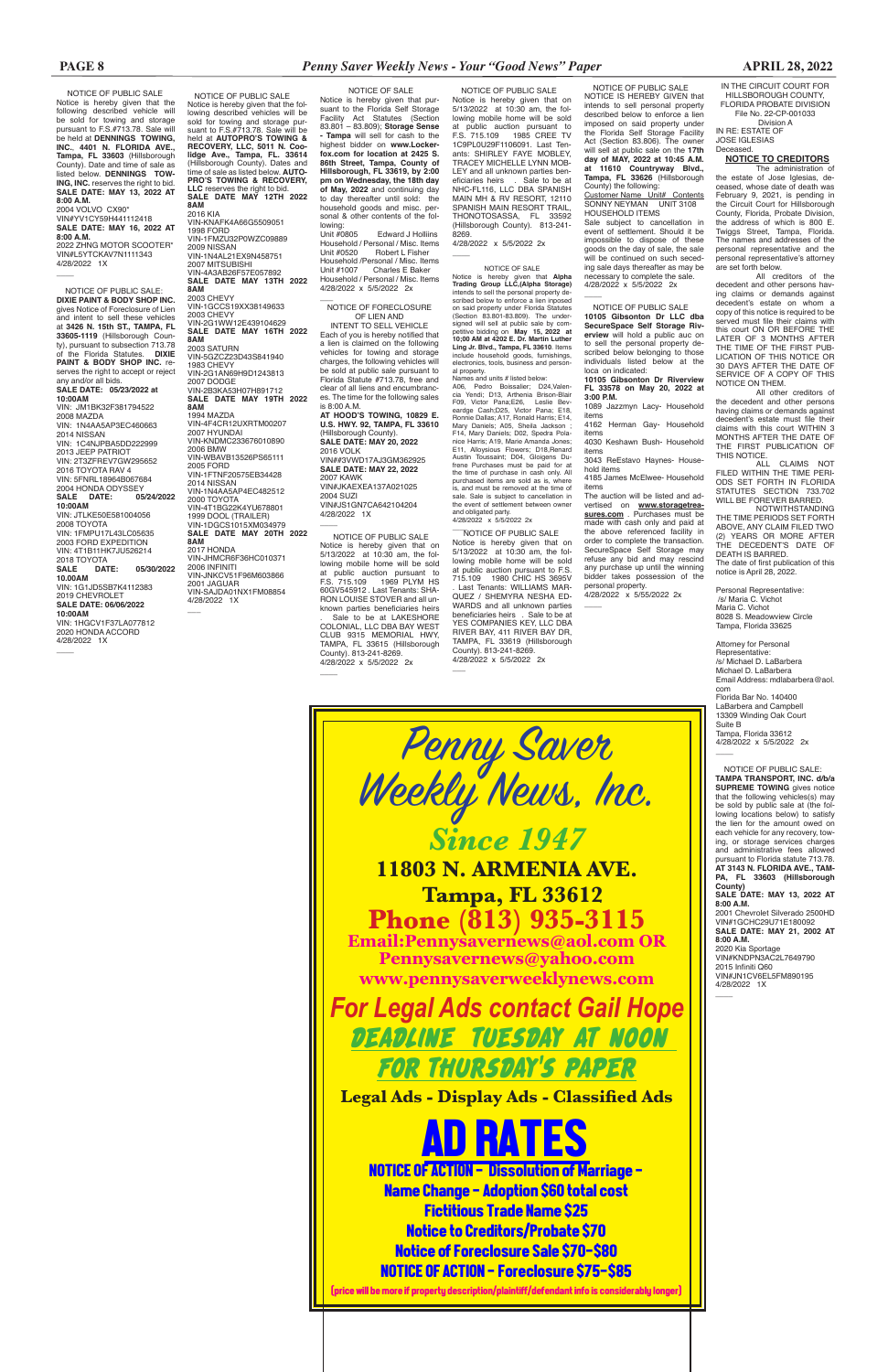ADVERTISEMENT OF SALE NO-TICE IS HEREBY GIVEN that the undersigned intends to sell the

personal property described below to enforce a lien imposed on said property under The Florida Self Storage Facility Act. Bidding takes place on lockerfox.com and concludes **Saturday the 21st day of May 2022 at 9:00 AM** with payment following in **CASH at the facility. Store Space Tampa, 1517 E Fowler Ave, Tampa, FL, 33612**. Berry, Kieth Household goods; Poke, Shemica household goods; Martinez, John Household goods; Rodriguez, Jose M. Household goods; whipkey, sara Household goods; Poke, Shemica Household goods; Clay, Archie Household goods; Williams, YYoung Household goods; Krapf, Julia Household goods; Brooks, Shaniqua Household goods; EDWARDS, LYNWOOD L Household Goods; Howard, Deandre Household goods; Stoel, Jerikka Household goods; Knaut, Winfred Household goods; Mathis Jr, wilbert Householdgoods; Contreras, Elizabeth Household Items; Carreras-Rojas, Jennifer Household goods; Mecikalski, John Household goods; Bowman, Raneisha S. Household goods; Carmickal IV, Sylvester Household goods; Supple, James Household goods; Frierson, Ruth Household goods Purchases must be paid for at the time of purchase by cash only. All purchased items are sold as is, where is, and must be removed at

the time of the sale. Sale is subject to cancellation in the event of settlement between owner and obligated party. Dated this: April 12,2022.

**Brandon, FL 33511, May 18, 2022 @ 12:30 PM** David Theodore - Furniture

4/28/2022 x 5/5/2022 2x

 $\overline{\phantom{a}}$ 

**Facility 9: 105 S. Falkenburg Rd., Tampa, FL 33619, May 18, 2022 @ 1:30 PM** Tikilia Meteye - Household furniture<br>Isaiah

Jackson - Household Goods Crown Facets Inc - work equip-

 NOTICE OF PUBLIC SALE **Extra Space Storage** will hold a public auction to sell personal property described below belonging to those individuals listed below at the locations below. **Facility 1: 7018 S. U.S. Hwy 301, Riverview, FL 33578, May 18, 2022 @ 9:30 AM** Wilmer Rodriguez -Boxes,Book Stands,Furniture Janai Collins - School Supplies **Facility 2: 2460 S. Falkenburg Rd., Tampa, FL 33619, May 18, 2022 @ 10:00 AM** Tiffany Blue - furniture and books Frantz Merisier - Household Goods Barbara Foret - Boxes, furniture, household goods, TV **Facility 3: 10670 Bloomingdale Ave., Riverview, FL 33578, May 18, 2022 @ 10:30 AM** Natalie Williams - Furniture, boxes Cheryl DeFlavis - Family Photos and bins Jessica Jenkins - Household goods, boxes, furniture, TV **Facility 4: 2402 Bloomingdale Ave., Valrico, FL 33596, May 18, 2022 @ 11:00 AM** Nikolle Stapleton - Furniture and items from a fully furnished 3 bed-

Creston Hill - water softner systems<br>Diante

Crutcher - Furniture, Household Goods

company place of business. Item to be sold is an 8 ft x 40 Shipping/Storage Container

room townhome **Facility 5: 2504 State Rd 60, Valrico, FL 33594, May 18, 2022 @ 11:30 AM** Jack Bowermaster - household

> 4/28/2022 x 5/5/2022 2x  $\overline{\phantom{a}}$

items Courtney Williams - Approx. (20) boxes and plastic totes household goods, one room furniture Pamala Davis - (20) boxes/totes of household goods, clothing **Facility 6: 1755 W. Brandon** 

**Blvd., Brandon, FL 33511, May 18, 2022 @ 12:00 PM** Tenae Marie Houston - bed headboard round table 2 stools table, TV'S and pictures Melissa McCarthy - Furniture and household goods

Heather Niner - Household goods, furniture, boxes Devin Mcneeley - 2 bdrm furnished **Facility 7: 707 Providence Rd.,** 

Upon failure to comply with this order, Hillsborough County will vacate, demolish and/or remove the structure and the entire cost will be assessed as a lien upon the property, superior to all others except taxes. Such lien shall bear interest of six (6) percent per annum.

> Austin Hillman - Furniture, Clothes, Household Goods, Electronics Jose Ríos - Furniture

Joanne Quinn - Furniture, Household Goods, Decorations, Electronics

**Facility 8: 2190 S US 301, Tampa, FL 33619, May 18, 2022 @ 1:00 PM**

Jessica Soloman - Furniture, household goods

Miesha Pate - Clothes, totes & shoes

ment

Gary Mack - sofa, 2 dressers **Facility 10: 601 S. Falkenburg Rd., Tampa, FL 33619, May 18, 2022 @ 2:00 PM** McKayla Townes - Household goods, boxes, totes Azya Watts - Household Goods, Furniture Mashenda Douglas - Washer, Dryer, Household goods, Couch, glass table

Timmecia Smith - Boxes, furniture, etc.

Nikki Gregory - Bed set, boxes, dining room furniture

**Facility 11: 5012 W. Laurel St., Tampa, FL 33607, May 18, 2022** 

**@ 3:30 PM** Everest Venture Group Inc - Office furniture

**Facility 12: 2301 W. Clev** 

### **St., Tampa, FL 33609, May 18, 2022 @ 5:00 PM**

Vince Martin The Second - household item, furniture, clothing, box-

es **Facility 13: 6506 S. U.S. Hwy 301, Riverview, FL 33578, May 18, 2022 @ 6:00 PM**

The auction will be listed and advertised on **www.storagetreasures.com**. Purchases must be made with cash only and paid at the above referenced facility in order to complete the transaction. Extra Space Storage may refuse any bid and may rescind any purchase up until the winning bidder takes possession of the personal property. 4/28/2022 x 5/5/2022 2x

 $\overline{\phantom{a}}$ 

 NOTICE OF PUBLIC SALE **Gale Porter, Inc. dba Interbay Outdoor Storage, 6930 South Manhattan Ave., Tampa, FL 33616** (Hillsborough County) has notified owner of a lien on the following named truck. If the lien is not satisfied by May 7, 2022, Porter plans to hold a public auction of the container at their place of business on **MAY 30, 2022, 11:00 A.M.** Auction will take place at the

ID#GESU6757059 45G1 Container is sold as/is and must be removed from the company property at time of sale. Sale is cash only and is subject to cancellation.

#### **HILLSBOROUGH COUNTY CODE ENFORCEMENT NOTICE AND ORDER OF CONDEMNATION**

4/28/2022 1X  $\overline{\phantom{a}}$ 

An inspection of the structure(s) herein established violations of the Property Maintenance Code, Ordinance #09-63. The violations render this structure (s) unsafe for human habitation and constitute a nuisance within the meaning of Chapter 81-388, Laws of Florida. It is hereby ordered condemned and to be immediately vacated and the occupation and use for any purpose whatsoever discontinued.

Furthermore, the property owner or any person who acquires an interest in this property is hereby ordered to demolish said structure(s) and clear the lot of debris no later than thirty (30) days after the publication of this notice and order. However, if the structure(s) is reparable, it must be approved by the Code Enforcement Department prior to the release for permits. Before demolition or repair, a permit must be obtained from The Center for Development Services, Hillsborough County Infrastructure and Development Services 601 E Kennedy, 19th Floor, Tampa FL 33602.

 Owner 4/28/2022 1X  $\overline{\phantom{a}}$ 

 Manager 4/28/2022 1X  $\overline{\phantom{a}}$ 

If any interested party wishes to appeal, a notice of appeal must be filed within fifteen (15) days after the publication of this Notice and Order of Condemnation at the Code Enforcement Department located at 3629 Queen Palm Dr Tampa FL 33619. For information on this Notice and Order contact Carmine Pisano at 813-955-3326.

Case Number: C22-0012

Address of Property Condemned: 8502 IRONWOOD AVE, TAMPA, FL 33619

Owner(s) Name: ESTATE OF JOHNNIE BEST

Folio Number: 048812-0000 Legal Description: PROGRESS VILLAGE UNIT 3 A LOT 35 BLOCK

41 Violation Reason THIS IS A 2,854 Sq. Ft. SINGLE FAMILY MASO-NARY STRUCTURE HOME THAT HAS SUSTAINED SUBSTANTIAL DAMAGE DUE TO VANDALISM, AGE, NEGLECT, EXPOSURE TO THE ELEMENTS AND AN OVERALL LACK OF PROPER MAINTE-NANCE. DAMAGE TO THE STRUCTURE INCLUDES THE ROOF EXTERIOR/INTERIOR WALLS, PLUMBING, ELECTRICAL, WIN-DOWS, DOORS, CEILINGS, FLOORS, FLOOR COVERINGS AND HVAC CONSTRUCTION COMPONENTS. THE CONDITION OF THE STRUCTURE COULD POSE A HAZARD TO THE COMMUNI-TY DURING A SIGNIFICANT WIND EVENT. THE STRUCTURE IS UNSECURE, UNSAFE, NOT FIT FOR HUMAN HABITATION AND CONSTITUTES PUBLIC NUISANCE. ANY JUNK, TRASH, DEBRIS, OVERGROWTH AND INOPERATIVE VEHICLE(S) ARE INCLUDED. ANY ACCESSORY STRUCTURE(S) AND OR SWIMMING POOL CANNOT REMAIN WITHOUT A PRIMARY DWELLING.

4/28/2022 1X  $\overline{\phantom{a}}$ 

 $\overline{\phantom{a}}$ 

 Notice of Sale PURSUANT TO CH 713.78 OF THE FLORIDA STATUTES, BE-LOW SAID VEHICLES TO BE SOLD TO SATISFY TOWING AND STORAGE: **SALE TO BE HELD AT: Larsen's Towing and Automotive 4608 N Lois Ave Tampa, FL 33614** (Hillsborough County) **SALE DATE: 5/10/2022 At 9 am**. 2008 Mazda JM3TB28A880133625 2010 Nissan JN8AZ1MU7AW002361 1994 Dodge 2B4GH45R0RR695926 LARSEN'S TOWING AND AU-TOMOTIVE RESERVES THE RIGHT TO ACCEPT OR REJECT ANY AND ALL BIDS. LARSEN'S TOWING AND AUTOMOTIVE RESERVES THE RIGHT TO BID. BIDDING BEGINS AT THE AMOUNT OWED. ALL VEHI-CLES ARE SOLD AS IS. SELLER GUARANTEES NO TITLE. 4/28/2022 1X  $\overline{\phantom{a}}$ 

4/28/2022 1x

 Notice of Sale PURSUANT TO CH 713.78 OF THE FLORIDA STATUTES, BE-LOW SAID VEHICLES TO BE SOLD TO SATISFY TOWING AND STORAGE: **SALE TO BE HELD AT: Professional Towing 3304 E 7th Ave Tampa, FL 33605** (Hillsborough County) **SALE DATE: 5/10/2022 At 9 am**. 1997 Buick 1G4HR52K8VH575262 1998 Pontiac 1GMDX03E8WD338571 2000 Ford 1FBSS31L8YHA69548 2011 HMDE NOVIN0201235200 1977 MILL 770136001 1998 Isuzu JALB4B1K7W7007180 2007 Hyundai 5NMSG13D47H094063 2007 Nissan 1N4AL21E47C129519 2008 Smart WMEEJ31X48K185025 2009 FOUW 1GBJG31K581168602 2012 Ford 1FAHP3H23CL478685 2017 Nissan 3N1AB7AP7HY353567 2018 CARRY ON 4YMBU0917JG032023 PROFESSIONAL TOWING RE-SERVES THE RIGHT TO AC-CEPT OR REJECT ANY AND ALL BIDS. PROFESSIONAL TOW-ING RESERVES THE RIGHT TO BID. BIDDING BEGINS AT THE AMOUNT OWED. ALL VEHI-CLES ARE SOLD AS IS. SELLER GUARANTEES NO TITLE. 4/28/2022 1X  $\overline{\phantom{a}}$ 

#### NOTICE OF PUBLIC SALE:

Notice is hereby given that on 05/20/2022 at 08:00 AM the following vehicles(s) may be sold at public sale at **808 E GROVE AVE, TAMPA, FL 33613** for the amount owed on each vehicle to satisfy the lien for repairs, services and storage charges and any administrative fees allowed pursuant to Florida Statute 713.585. VIN#3C7WRTCL7FG689047 2015 DODGE RAM VIN#1NL1GTM23J1126534 2018 GULF STREAM The name, address and telephone number and public sale location of the repair shop claiming the lien for unpaid charges is: Lienor Name: A7 AUTO REPAIR Lienor Address: 808 E GROVE AVE, TAMPA, FL 33613 Lienor Telephone #: 727-213-7586 MV License #: 95503 A7 AUTO REPAIR

Location of Vehicles: 808 E GROVE AVE, TAMPA, FL 33613

The customer or person claiming an interest, or a lien may redeem the vehicle by satisfying the amount due in cash on or before the sale date and time. The customer or person claiming an interest in or lien on a vehicle may file a demand for a hearing with the Clerk of Court in the HILLSBOR-OUGH County where the vehicle is held to determine whether the vehicle has been wrongfully taken or withheld from him or her. At any time before the date of sale a customer or person of record claiming a lien on the vehicle may post a cash or surety bond in the amount stated on the invoice with the Clerk of Circuit Court where the disputed transaction occurred. 4/28/2022 1X

 $\overline{\phantom{a}}$ 

 NOTICE OF PUBLIC SALE: **ALEX TOWING & RECOVERING LLC** gives Notice of Foreclosure of Lien and intent to sell these vehicles at **6360 Jensen Rd., Tampa, FL 33619** (Hillsborough County) pursuant to subsection 713.78 of the Florida Statutes. **ALEX TOWING & RECOVERING LLC** reserves the right to accept or reject any and/or all bids. **SALE DATE: MAY 22, 2022 AT** 

**8:00 A.M.** VIN#2C4RDGCG1HR671174 2017 DODGE GRAND CARAVAN

SXT **SALE DATE: MAY 24, 2022 AT 8:00 A.M.**

VIN#KMHDU4AD4AU036245 2010 HYUNDAI ELANTRA BLUE/ GLS/SE 4/28/2022 1X

 $\overline{\phantom{a}}$ 

 $\overline{\phantom{a}}$ 

 NOTICE OF PUBLIC SALE Public Auction at **Wesley Chapel Self Storage located at 26504 Wesley Chapel Blvd., Wesley Chapel, FL** hereby gives notice of a public sale to the highest bidder for cash only on **MAY 17, 2022, at 10:00am** in accordance with the Florida Self Storage Facility Act Statutes (section 83.801- 83.809). Seller reserves the right to withdraw property from sale at any time. This property is being sold to satisfy a landlord lien. Property includes contents of the spaces of the following tenants.<br>Unit # Tenant Name Contents Unit # Tenant Name Robert Savage Goods/Tools 4/28/2022 x 5/5/2022 2x

 NOTICE OF PUBLIC SALE Notice is hereby given that the following described vehicles will be sold for towing and storage pursuant to F.S.#713.78. Sale will be held at **EXPRESS TOWING & RECOVERY, 2116 Jelane DRIVE, Valrico, FL 33594** (Hillsborough County). Dates and time of sale as listed below. **EXPRESS TOW-ING & RECOVERY** reserves the right to bid. **SALE DATE:MAY 14, 2022 AT 8:00 A.M.** 2004 GMC 4D VIN#1GKES12S446183270 **SALE DATE: MAY 15, 2022 AT 8:00 A.M.** 2006 STRN 4D VIN#1G8AJ55F26Z148371 2001 PONT 2D VIN#2G2FV22G212134076

NOTICE OF PUBLIC SALE Notice is hereby given that **Sentry Self Storage at 4901 E. Adamo Dr., Tampa FL 33605** will sell the contents of the storage units listed below at a public auction to satisfy a lien placed on the contents (pursuant to Chapter 83 of the Florida Statutes). The sale will take place at the website **StorageTreasures. com on 05/20/2022 at 9:00 am**. The sale will be conducted under the direction of Christopher Rosa (AU4167) and StorageTreasures. com on behalf of the facility's management. Units may be available for viewing prior to the sale on **StorageTreasures.com**. Contents will be sold for cash only to the highest bidder. A 10% buyer's premium will be charged as well as a \$150.00 cleaning deposit per unit. All sales are final. Seller reserves the right to withdraw the property at any time before the sale or to refuse any bids. The property to be sold is described as "general household items" unless otherwise noted:A018 RINARD WATTS HOUSEHOLD ITEMS FURNI-TURE E019 LARRY DAUGHTRY/ LARRY T DAUGHTRY/LARRY TYRONE DAUGHTRY FURNI-TURE C087 ALBERT SHERROD BOXES C114 JOEL A MCEL-ROY JR/JOEL MCELROY/MANY DOORS MINISTRIES BUILDING SUPPLIES B027 GREGORY GRIFFIN/GREGORY B GRIF-FIN C018 GREGORY B GRIF-FIN FURNITURE HOUSEHOLD ITEMS GENERAL ITEMS 4/28/2022 x 5/5/2022 2x

#### **NOTICE UNDER FICTITIOUS NAME LAW PURSUANT TO SECTION 865.09, FLORIDA STATUTES**

 $\overline{\phantom{a}}$ 

Notice is hereby given that the undersigned, desiring to engage in the business under the Fictitious Name of

# **R & C HANDYMAN AND MAINTENANCE**

**SERVICE, LLC** located at 2035 Shadow Pine Dr., Brandon, FL 33511 intends to register the said name with the Division of Corporations of the Florida Department of State, Tallahassee, Florida. Richard A. North

#### **NOTICE UNDER FICTITIOUS NAME LAW PURSUANT TO SECTION 865.09, FLORIDA STATUTES**

Notice is hereby given that the undersigned, desiring to engage in the business under the Fictitious Name of

**SO CLEAN 4U** located at 1438 Flatwood Ct., Trinity, FL 34655 intends to register the said name with the Division of Corporations of the Florida Department of State, Tallahassee, Florida. Richard Swoager

 Notice of Public Sale Notice is hereby given that **Value Store It 30 – 33624 SR 54 Wesley Chapel** will sell the contents of the storage units listed below at a public auction to satisfy a lien placed on the contents (pursuant to Chapter 83 of the Florida Statutes). The sales will take place

on **Tuesday, May 17, 2022**. The sale will be conducted under the direction of Christopher Rosa (AU4167) on behalf of the facilities management. Units will be available for viewing prior to the sale on **www.storagetreasures.com**. Contents will be sold for cash only to the highest bidder. A 10% buyer's premium will be charged as well as a \$50 cleaning deposit per unit. All sales are final. Seller reserves the right to withdraw the property at any time before the sale or to refuse any bids. No one under 16 years old is permitted to bid. The property to be sold is described as "General Household Items" "Personal Property" unless otherwise noted. Unit # – Name – Description.

**Value Store It 30 at 33624 SR 54, Wesley Chapel, FL 33543 will list storage units on www.storagetreasures. com at 12:00 PM**. Jorge Caro,- Joseph B Mathew Germano 4/28/2022 x 5/5/2022 2x

 $\overline{\phantom{a}}$ 

**NOTICE UNDER FICTITIOUS NAME LAW PURSUANT TO SECTION 865.09, FLORIDA STATUTES**

Notice is hereby given that the undersigned, desiring to engage in the business under the Fictitious Name of

# **LIFE VISIONS ASSISTED LIVING AND QUALITY CARE**

located at 3510 E. Frierson Ave., Tampa, FL 33610 intends to register the said name with the Division of Corporations of the Florida Department of State, Tallahassee, Florida.

 Life Visions Work, Inc. Linda Wilcox, Pres. 4/28/2022 1X

 $\overline{\phantom{a}}$ 

 Notice of Sale PURSUANT TO CH 713.78 OF THE FLORIDA STATUTES, BE-LOW SAID VEHICLES TO BE SOLD TO SATISFY TOWING AND STORAGE: **SALE TO BE HELD AT: Riteway Towing 5706 E Broadway Ave Tampa, FL 33619** (Hillsborough County) **SALE DATE: 5/10/2022 At 9 am**. 2003 Toyota 1NXBR32E73Z071147 2012 Hyundai U5AF<sub>9</sub>c 2014 Ford 1FTFX1CT6EKD75873 RITEWAY TOWING RESERVES THE RIGHT TO ACCEPT OR RE-JECT ANY AND ALL BIDS. RITE-WAY TOWING RESERVES THE RIGHT TO BID. BIDDING BE-GINS AT THE AMOUNT OWED. ALL VEHICLES ARE SOLD AS IS. SELLER GUARANTEES NO TITLE.

 Notice of Public Sale PURSUANT TO CH 713.78 OF THE FLORIDA STATUTES, BE-LOW SAID VEHICLES TO BE SOLD TO SATISFY TOWING AND STORAGE AT: **SALE TO BE HELD AT: Crockett's Towing (shop 3) 13601 US Hwy 41 Spring Hill, FL 34610** (Pasco County) SALE DATE: 5/12/2022 At 8 am. 1994 OSTD 1NNZF4527CM063991 2012 Freightliner 1FUJGLDR0CLBM6598 1994 Ford 1FTEF15N6RNA11955 1999 Chrysler 2C3HC56G0XH657645 2004 Infiniti JNKCV54E54M801067 2005 Land Rover SALAD25425A323492 2006 Honda 2HKYF187X6H514121 2009 Chevrolet 1G1ZJ57719F178703 2010 Lincoln 3LNHL2GC3AR625334 2011 Toyota 4T1BF3EK4BU581979 2013 Fontaine 13NE48209D3556569 INVC #CR19280 GRANTE BICY-CLE XXXXXXXXXXXXXXXXX **SALE TO BE HELD AT: Crockett's Towing (shop 4) 7809 US Hwy 301 N Tampa, FL 33637** (Hillsborough County) **SALE DATE: 5/12/2022 At 8 am**. 1995 Nissan JN1CA21D8ST031220 CROCKETT'S TOWING RE-SERVES THE RIGHT TO AC-CEPT OR REJECT ANY AND ALL<br>BIDS. CROCKETT'S TOWING CROCKETT'S TOWING RESERVES THE RIGHT TO BID. BIDDING BEGINS AT THE AMOUNT OWED. ALL VEHI-CLES ARE SOLD AS IS. SELLER GUARANTEES NO TITLE. 4/28/2022 1X

 NOTICE OF PUBLIC SALE Notice is hereby given that on 5/13/2022 at 10:30 am, the following mobile home will be sold at public auction pursuant to F.S. 715.109 1971 HILC HS HF4645E . Last Tenants: GERALD R DIEF-FENBACH, JOHN DIEFFEN-BACH, LISA VANSICKLE and all unknown parties beneficiaries<br>heirs . Sale to be at ZACK'S Sale to be at ZACK'S OAKSIDE MOBILE PARK LLC, 38539 CRESCENT AVENUE, ZEPHYRHILLS, FL 33542 (Psco County). 813-241-8269. 4/28/2022 x 5/5/2022 2x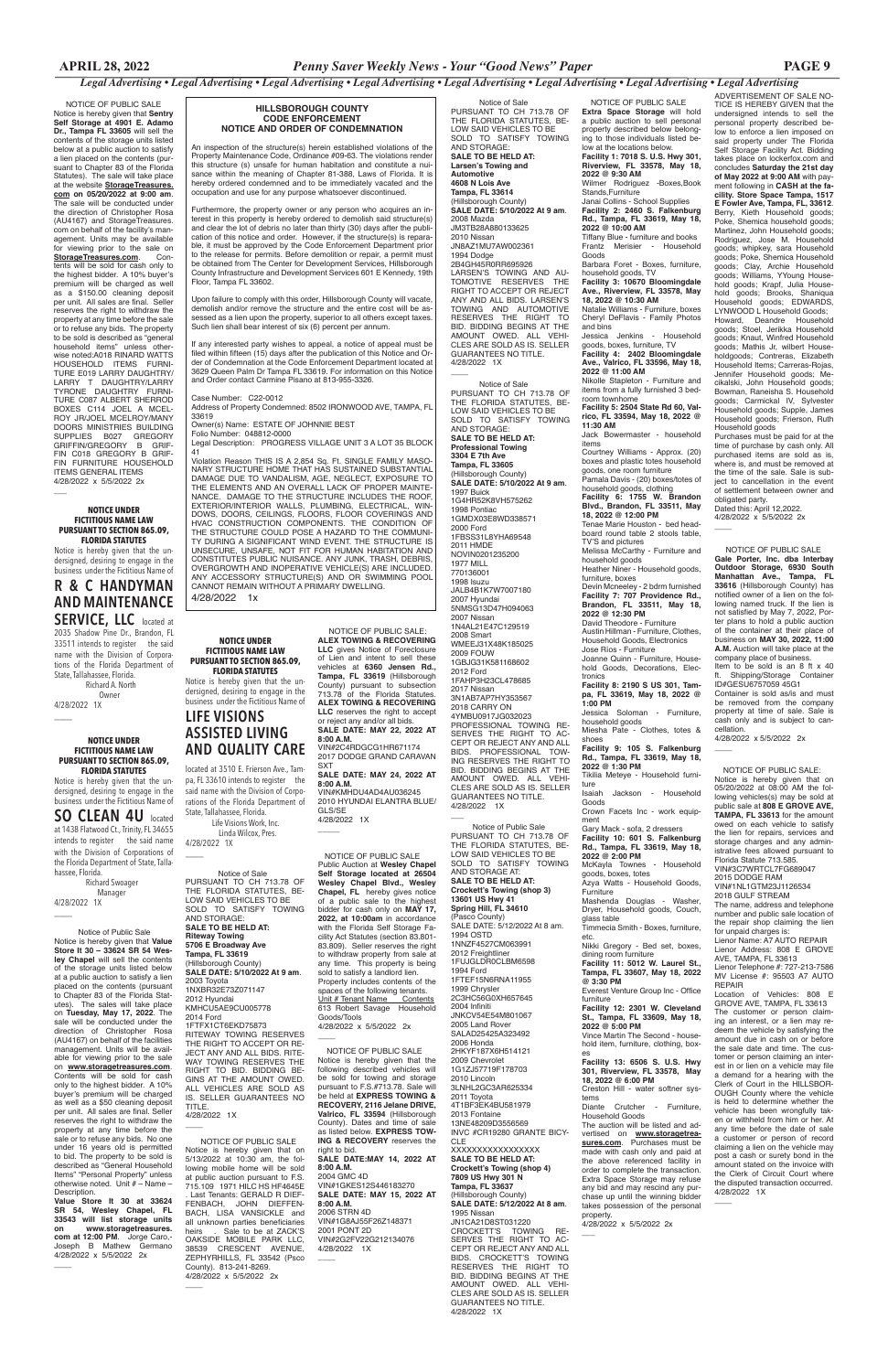IN THE CIRCUIT COURT OF THE THIRTEENTH

JUDICIAL CIRCUIT IN AND FOR HILLSBOROUGH COUNTY, FLORIDA Case No.: 22-DR-4887

Div.F JAMES EDWIN BENTON, Petitioner/Husband

and TERESA ANN THOMAS BENTON

Respondent/Wife **NOTICE OF ACTION FOR**

**DISSOLUTION OF MARRIAGE** (NO CHILD OR FINANCIAL SUPPORT) TO:Teresa Ann Thomas Benton

You must keep the Clerk of the Circuit Court's office notified of your current address. (You may file Notice of Current Address, Florida Supreme Court Approved Family Law Form 12.915.) Future papers in this lawsuit will be mailed to the address on record at the clerk's office.<br>WARNING:

WARNING: Rule 12.285, Florida Family Law Rules of Procedure, requires certain automatic disclosure of documents and information. Failure to comply can result in sanctions, including dismissal or striking of pleadings. Dated April 18, 2022.

 Address Unknown YOU ARE NOTIFIED that an action for Dissolution of Marriage has been filed against you and that you are required to serve a copy of your written defenses, if any, to it on LIZBETH POTTS, ESQUIRE, whose address is 9385 North 56th Street, Temple Terrace, Florida 33617, on or before May 20, 2022, and file the original with the Clerk of this Court at Hillsborough County Courthouse, P.O. Box 3450, Tampa, FL 33601-3450, before service on Petitioner or immediately thereafter. If you fail to do so, a default may be entered against you for the relief demanded in the petition.

 Deputy Clerk 4/21/2022 x 5/12/2022 4x  $\overline{\phantom{a}}$ 

YOU ARE NOTI-FIED that an action to quiet title on the following property in Hillsborough County, Florida: THE FOLLOWING DESCRIBED LAND, SITUATE, LYING, AND BEING IN HILLSBOROUGH COUNTY, FLORIDA, TO WIT:

Copies of all court documents in this case, including or-ders, are available at the Clerk of the Circuit Court's office. You may review these documents upon request.

 CINDY STUART CLERK OF CIRCUIT COURT By:Isah Tirado-Baker

IN THE CIRCUIT COURT OF THE THIRTEENTH JUDICIAL CIRCUIT IN AND FOR HILLSBOROUGH COUNTY, FLORIDA Case No.: 22-CA-000686 Division:

ROBERT W. PAGE, Plaintiff, vs.

A195 Katrina Middleton Boxes<br>B157 Caeisha Long HHG. B157 Caeisha Long furn, boxes, totes, bags, pictures C148 Michelle Smith HHG, furn C191 Eddie B Brown HHG, furn, boxes

Purchases must be paid for at the time of purchase in CASH ONLY plus \$100 deposit. All purchased items are sold as is, where is, and must be removed within 72 hours of sale. Sale is subject to cancellation in the event of settlement between owner and obligated party. You must present Identification. 04/21/2022 x 04/28/2022 2x  $\overline{\phantom{a}}$ 

> HELEN CROFTS, Defendant.

**NOTICE OF ACTION**

#### **TO: HELEN CROFTS 4721 WALLACE AVENUE TAMPA, FLORIDA 33611**

The West 4 feet of Lot 10 and the East 59 feet of Lot 11, Black 1, GANDY GARDENS 1, according to the map or plat thereof, as recorded in Plat Book 31, Page 93, of the Public Records of Hillsbor-

ough County, Florida.

has been filed against you and that you are required to serve a

copy of your written defenses, if any, to it on The Law Office of C.W. Wickersham, Jr., P.A., Plaintiff's attorney, at 2720 Park Street, Suite 205, Jacksonville, Florida, 32205, Phone Number: (904) 389- 6202, not less than 28 nor more than 60 days of the first date of publication of this Notice, and file the original with the Clerk of this Court, 419 N Pierce Street, Tampa, FL 33602 before service on Plaintiff or immediately thereafter. If you fail to do so, a Default may be entered against you for the relief demanded in the Complaint. Dated this 5th day of April, 2022.

 Clerk of the Circuit Court Jeffrey Duck As Deputy Clerk 4/21/2022 x 5/12/2022 4x

 $\overline{\phantom{0}}$ 

NOTICE OF LIEN SALE

NOTICE IS HEREBY GIVEN that the undersigned intends to sell the personal property described below to enforce a lien imposed on said property under The Florida Self Storage Facility Act Statutes (Section 83.801- 83.809).

The property con-tained in the storage unit at **Discount Mini Storage of Tampa, 6500 N. 56th St. Tampa, FL 33610** (Hillsborough County) will be sold or otherwise disposed of at **STORAGETREASURES.COM on May 10, 2022 at 11:00AM** or thereafter:

**DISCOUNT MINI STORAGE, 6500 N. 56TH ST., TAMPA, FL. 33610** (Hillsborough County)<br>Unit# Name Contents Unit# Name Contents

A102 William J Kemp HHG, furn, boxes, tools, sporting goods, trunks

A184 Luis Ortega HHG, furn, boxes

IN AND FOR HILLSBOROUGH COUNTY, FLORIDA Case No.: 22-DR-4979 Div.C-P

this case, including orders, are available at the Clerk of the Circuit Court's office. You may review these documents upon request.

You must keep the Clerk of the Circuit Court's office notified of your current address. (You may file Notice of Current Address, Florida Supreme Court Approved Family Law Form 12.915.) Future papers in this lawsuit will be mailed to the address on record at the clerk's office.<br>
WARNING:

 NOTICE OF PUBLIC SALE **Extra Space Storage** will hold a public auction to sell personal property described below belonging to those individuals listed below at the location indicated: **Extra Space Storage 7202 N. Florida Ave. Tampa, FL 33604 on 05/10/2022 at 9:30AM** China Gadsden - queen matt set and boxes and bags of clothes Khalif Morris - clothing **Extra Space Storage 17921 N. Dale Mabry Hwy. Lutz, FL 33548 on 05/11/2022 at 11:00AM** Veronica Harthorne - household items lawnmower, snow blower, washer dryer exerciser **Extra Space Storage 7014 Gunn Hwy., Tampa, FL 33625 on 05/10/2022 at 1:30PM**

 CINDY STUART CLERK OF CIRCUIT COURT By:Erma Yerdon Deputy Clerk 4/21/2022 x 5/12/2022 4x  $\overline{\phantom{a}}$ 

Myriam Baraybar - Furniture **Extra Space Storage 4105 W. Hillsborough Ave. Tampa, FL 33614 on 05/10/2022 at 12:30PM** Sheneika Kilpatrick - Clothes, shoes, books

Joey Andrew Chasteen - Furniture, boxes. Jonae Oats - clothes, shoes

Claudia Susana Rios-Godoy - Dining Set, 2 Bedroom sets, Boxes filled with clothes/shoes **Extra Space Storage 9343 E.** 

**Fowler Ave. Thonotosassa, FL 33592 on 05/11/2022 at 10:00AM** Taquisha Chisholm - love seat, microwave, chair, couch Alberto Reyes - Furniture - One

Bedroom/Couch Alexander Oliver - Clothing &

Semi truck supplies Lisa Raulerson - Household and personal items

Nassar Al-Ali – 2015 Ford Mustang

**Different County (Pasco) Extra Space Storage 6276 Land** 

**O Lakes Blvd., Land O Lakes, FL 34638 on 05/10/2022 at 10:30AM** Robert Jeremy Vargo - business items **Extra Space Storage 3118 U.S.** 

**Hwy. 19 Holiday, FL 34691 on 05/11/2022 at 10:30AM**  Glenn Fair - king bed dresser night

stand dining table Terri Anne Eurbin - household items

Tenant Name<br>
Roberta Nelson 2027 Roberta Nelson 2027<br>Roberta Nelson 3188 Roberta Nelson 3188<br>Shawn Klar 4110 Shawn Klar 4110<br>David Sean Hickev 7038 **David Sean Hickey** All units are sold "as-is", and must be paid for in CASH immediately following the Auction. All units advertised may not be available at the time of Auction in the event of Settlement between Owner and obligated party.

4/21/2022 x 4/28/2022 2x  $\overline{\phantom{a}}$ 

> Gerald Deandre Clark - clothes boxes **Different County (Hernando) Extra Space Storage 15027 Cortez Blvd. Brooksville, FL 34613**

**on 05/10/2022 at 1:00PM** Hanah Jackson - boxes/furniture Elizabeth Marsh - household

 $\overline{\phantom{a}}$  NOTICE OF SALE Notice is hereby given that the undersigned intends to sell the personal property described below to enforce a lien imposed on the said property under The Florida Self Storage Facility Act Statutes (section 83.801-83.809). The undersigned will sell at public sale by competitive bidding on **Tues-day, the 10th day of May 2022,** 

goods Alexis Alonge - household item Sherry Lohr - queen bed, table, boxes of clothes,

**Extra Space Storage 7294 Broad St., Brooksville, FL 34601 on 05/11/2022 at 1:30PM**

Detrice Redding - Household, Clothing, Furniture

4/21/2022 x 4/28/2022 2x

IN THE CIRCUIT COURT OF THE THIRTEENTH JUDICIAL CIRCUIT OF THE STATE OF FLORIDA, IN AND FOR HILLSBOROUGH COUNTY GENERAL CIVIL LAW

DIVISION Case No.: 21-CA-9873 Division:CE IN RE: THE FORFEITURE OF TWO THOUSAND SIX HUNDRED NINETY-SEVEN

DOLLARS AND 00/100 (\$2,697.00) U.S. CURRENCY SEIZED BY HILLSBOROUGH COUNTY SHERIFF'S OFFICE **CLAIMANT:**

#### **REGINALD A. JOHNSON NOTICE OF FORFEITURE PROCEEDINGS TO:REGINALD A. JOHNSON,**

 **3717 N. 56TH Street, Apt. A Tampa, Florida 33619** and all persons who claim an inter-

4/21/2022 x 4/28/2022 2x  $\overline{\phantom{a}}$ 

est in:TWO THOUSAND SIX HUNDRED NINETY-SEVEN DOLLARS AND 00/100 (\$2,697.00) U.S. CURRENCY; seized on or about November 12, 2021, in Hillsborough County, Florida.

*YOU WILL PLEASE TAKE NOTICE* said property is in the custody of the Hillsborough County Sheriff's Office. Any Claimant desiring to contest the forfeiture of the above-described property shall serve upon the below-signed attorney any responsive pleadings and affirmative defenses within twenty (20) days after receipt of the Complaint for Forfeiture and Order Finding Probable Cause, pursuant to §932.704 (5) (c),Fla. Stat.

PLEASE GOVERN YOURSELVES ACCORDINGLY this 5th day of April, 2022. CHAD CHRONISTER,

 as Sheriff of Hillsborough County JILL R. HAMEL, ESQ., Attorney for Hillsborough County Sheriff's Office 2008 East 8th Avenue Post Office Box 3371 Tampa, Florida 33601 (813) 247-0975 Florida Bar No. 583464 jhamel@teamHCSO.com 4/21/2022 x 4/28/2022 2x

4/7/2022 x 4/28/2022 4x  $\overline{\phantom{a}}$ 

IN THE CIRCUIT COURT OF THE THIRTEENTH JUDICIAL CIRCUIT

 $\overline{\phantom{a}}$ 

ANGEL LUIS MARTINEZ, JR., Petitioner and

WANDA IVETTE MARTINEZ, Respondent

**NOTICE OF ACTION FOR DISSOLUTION OF MARRIAGE** (NO CHILD OR FINANCIAL SUPPORT) TO:WANDA IVETTE MARTINEZ

Address Unknown YOU ARE NOTIFIED

YOU ARE NOTIFIED that an action for Dissolution of Marriage has been filed against you and that you are required to serve a copy of your written defenses, if any, to it on SYNARA BLACK, whose address is 7202 Jenkins Vista Ct., Sun City Center, FL 33573 on or before May 2, 2022, and file the original with the Clerk of this Court at 800 E. Twiggs St., Suite 101, Tampa, FL 33602, before service on Petitioner or immediately thereafter. If you fail to do so, a default may be entered against you for the relief demanded in the petition.

The action is asking the court to decide how the following real or personal property<br>should be divided: None should be divide

The auction will be listed and advertised on **www.storagetreasures.com**. Purchases must be made with cash only and paid at the above referenced facility in order to complete the transaction. Extra Space Storage may refuse any bid and may rescind any purchase up until the winning bidder takes possession of the personal property. 4/21/2022 x 4/28/2022 2x

that an action for Dissolution of Marriage has been filed against you and that you are required to serve a copy of your written defenses, if any, to it on ANGEL LUIS MARTINEZ, JR., whose address is 2511 Crossmore Street, Valrico, FL 33594 on or before May 16, 2022, and file the original with the Clerk of this Court at 800 E. Twiggs St., Suite 101, Tampa, FL 33602, before service on Petitioner or immediately thereafter. If you fail to do so, a default may be entered against you for the relief demanded in the petition.

WARNING: Rule 12.285, Florida Family Law Rules of Procedure, requires certain automatic disclosure of documents and information. Failure to comply can result in sanctions, including dismissal or striking of pleadings. Dated March 29, 2022. CINDY STUART CLERK OF CIRCUIT COURT By:John Rolle Deputy Clerk 4/7/2022 x 4/28/2022 4x

 $\overline{\phantom{a}}$ 

 NOTICE OF PUBLIC SALE Notice is hereby given that **Pre-mier Storage of New Port Richey** intends to sell the personal property described below to enforce a lien imposed on said property under the Florida Self Storage Act, Statutes (section 83.80-83.809). The owner will sell at public auction on or after **May 10, 2022, at 12:00 P.M. at 7850 Massachusetts Ave. New Port Richey, FL. 34653** The following:<br>Name Unit# Name Unit#<br>Christopher Caldarella 425

Christopher Caldarella

The action is asking

the court to decide how the following real or personal property should be divided: N/A. Copies of all court doc-

Albert Faivre 022 Kevin Knox 018<br>James Nix 427 James Nix 427<br>Mia Rhodes 619 Mia Rhodes 619<br>Paul Scott 619 Paul Scott

 $\overline{\phantom{a}}$ 

 $\overline{\phantom{a}}$ 

Sharon E. Heard McKnight Unit 117 Household Goods Stephen Riggs Unit 518 Household Goods April Nichilo Unit 135 Household Goods Sale subject to cancellation in the event of settlement. Should it be impossible to dispose of these goods on day of sale, the sale will be continued on such seceding sale days thereafter as may be necessary to complete the sale. 4/21/2022 x 4/28/2022 2x  $\overline{\phantom{a}}$ 

WARNING: Rule 12.285, Florida Family Law Rules of Procedure, requires certain au-tomatic disclosure of documents and information. Failure to comply can result in sanctions, including dismissal or striking of pleadings. Dated April 14, 2022.

NOTICE OF PUBLIC SALE Notice is hereby given that **Ter-race Storage LLC. located at 5311 E. Busch Blvd., Temple Terrace, FL. 33617**, will sell the contents of the storage units listed below at a public auction to satisfy a lien placed on the contents (pursuant to Chapter 83 of the Florida Statutes) The sale will take place at the website storagetreasures. com The auction(s) for Terrace Storage Center will be held online at storagetreasures.com on behalf of the facility's management on **05-09-2022 at 11:00AM**. Units may be available for viewing prior to the sale on **storagetreasures. com**. Contents will be sold for cash only to the highest bidder. A 10% buyer's premium will be charged as well as a \$50 cleaning deposit per unit. All sales are final. Seller reserves the right to withdraw the property at any time before the sale or to refuse any bids. The property to be sold is described as "general household items" unless otherwise noted. (Unit  $# -$  Name – Description):<br> $#G168-Phillin$  Wilkes  $#G168$ #G168-Phillip Wilkes,<br>Phillp Wilkes, #G  $#G247-Kev$ in Spence, #G305-Quardaryl Jones, #G386-Tina Pope-Furniture & Clothes, #L153-Tianna Stokes-Clothing, M299-Michael Telfair-Motorized Scooter

 NOTICE OF PUBLIC SALE To satisfy owners lien for rent due in accordance with Florida Statutes, "The Self Storage Facility Act" (sections 83.801-83.809), contents of the leased storage units as well as leased outside storage spaces (individuals identified below) including all personal property consisting of miscellaneous household items, furniture, clothing, boxes, motor vehicles, boats, trailers and other items, will be sold at Public Auction to the highest bidder (or otherwise disposed of) at the following location and time.

### **SOUTH DALE MABRY SELF STORAGE, 4307 S. DALE MABRY HWY., TAMPA, FL 33611** (Hillsborough County) **SALE DATE: MAY 6, 2022 AT 11:00 A.M.**

**scheduled to begin at 1:15 P.M.** on the premises where said property has been stored and which located at **North Trinity Self Storage, 4134 Little Rd., City of Trinity, County of Pasco, State of Florida, 34655** the Following: Legal Name Unit Number Description of Goods Rainbow Young 3068 HHG<br>Missy Goldberg 2025 HHG Missy Goldberg 2025 HHG<br>Heather Didonato 0112 HHG Heather Didonato 0112 HHG<br>Rickie Schelfo 2003 HHG Rickie Schelfo 2003 HHG<br>Rickie Schelfo 1011 HHG Rickie Schelfo 1011 HHG<br>Rickie Schelfo 3020 HHG Rickie Schelfo 3020 HHG<br>Timothy F Shea P.A. 2176 HHG Timothy F Shea P.A. 2176 HHG<br>Stephanie Kenneth 2181 HHG Stephanie Kenneth 2181 Purchases must be paid for at the time of sale in cash only. All purchased items sold as is and must be removed at the time of the sale. Sale is subject to cancellation in the event of settlement between owner and the obligated party. Should it be impossible to dispose of these goods on day of sale, the sale will be continued on such seceding sale days thereafter as may be necessary to complete the sale.

 Dated this 21st day of April 2022 and the 28th day of April 2022. 4/21/2022 x 4/28/2022 2x

 $\overline{\phantom{a}}$ 

 NOTICE OF PUBLIC SALE Sale will be held on **05/18/22** In order to satisfy a Contractual Landlord's Lien, under the provisions of the Florida Self-Storage Act, public notice is hereby given that the following described property located at **A-AAA Key Mini Storage, 1500 East Busch Blvd., Tampa Florida, 33612**, will be sold at public auction to the highest bidder for **CASH ONLY at www.storageauctions.com On WEDNESDAYTHE 18TH DAY OF MAY 2022 at 10:30AM**. 083-Justina Goodwyn- Weight

bench, weights, chair, cooler, boxes, totes, suit case, rack, game. 087-William Brown-Totes, Cabinets, TV, Bags, Chair, Suit case, Ladder, Boxes, Rack, Gas can 171-Kiauna Jackson-Bike, Pictures, Shelf, Refrigerator, Chair, Totes, Matts, Furniture, Boxes, 191-Wilna Benoit-Pots & Pans, Toys, Microwave, Clothes, Bedding, Bags 218-Kirk Warren-Wooden Furniture, Dolley, Totes, Boxes, Pots &

Pans, Clothes, Bags, Toys 270-John Pelletier-Boxes, Lawn<br>Chair, Rack, Christmas stuff, Rack, Christmas Totes, Boxes, Suit case, Bird cage, Furniture

405-Mohammad Bhadelia-Furniture, Glass table, Totes, Mop bucket, Vacuum, Cooler, Pictures, Haul master 425-Kenneth L. Porter-Furniture,

Mattress, Boxes, Chairs, Box spring, Rack Totes, Table, Bags, Clothes 620-James Harris-Wooden table, Metal futon, leather Chair, Foot rest, Mattress

IN THE CIRCUIT COURT OF THE THIRTEENTH JUDICIAL CIRCUIT OF THE STATE OF FLORIDA, IN AND FOR HILL SBOROUGH COUNTY GENERAL CIVIL LAW DIVISION CASE NO.: 21-CA-9851 DIVISION: E IN RE: FORFEITURE OF FIFTY-ONE THOUSAND ONE HUNDRED NINETY-EIGHT DOLLARS (\$51,198.00) IN U.S. CURRENCY Claimant: Deandre Nelson (YOB: 1992)

**NOTICE OF ACTION - FORFEITURE PROCEEDINGS TO: DEANDRE NELSON 9419 N. BROOKS ST. TAMPA, FL 33612 and 810 E. NEW ORLEANS AVE. TAMP A, FL 33603**

and all persons who claim an interest in: FIFTY-ONE THOUSAND ONE HUNDRED NINETY-EIGHT DOLLARS (\$51,198.00) IN U.S. CURRENCY seized on October 28, 2021, in Tampa, Florida.

In compliance with §§ 932.704 (6)(a)(b) and 49.10, Fla. Stats., you are notified that an action for forfeiture of the following property in Tampa, Florida: FIF-TY-ONE THOUSAND ONE HUN-DRED NINETY-EIGHT DOLLARS (\$51,198.00) IN U.S. CURRENCY has been filed against you and you are required to serve a copy of your written defenses, ifany, to it on the plaintiffs attorney, whose name and address is:

Kendrick Donnelly Assistant City Attorney Tampa Police Department

411 N. Franklin Street Tampa, Florida 33602

on or before the 2nd day of May, 2022, and file the original with the clerk of this court either before service of plainttiffs attorney or immediately thereafter; otherwise, a default will be entered against you for the relief demanded in the complaint or petition.

Dated this 30th day of March, 2022. CINDY STUART

 CLERK OF CIRCUIT COURT Michael Florio Deputy Clerk

IN THE CIRCUIT COURT OF THE THIRTEENTH JUDICIAL CIRCUIT IN AND FOR HILLSBOROUGH COUNTY, FLORIDA Case No.: 22-DR-001584 Div. A-P SYNARA BLACK, Petitioner and

#### CLEOLA BEEN, Respondent

**NOTICE OF ACTION FOR DISSOLUTION OF MARRIAGE**

(NO CHILD OR FINANCIAL SUPPORT) TO: CLEOLA BEEN

Address Unknown

Copies of all court documents in this case, including or-ders, are available at the Clerk of the Circuit Court's office. You may review these documents upon request.

You must keep the Clerk of the Circuit Court's office notified of your current address. (You may file Notice of Current Address, Florida Supreme Court Approved Family Law Form 12.915.) Future papers in this lawsuit will be mailed to the address on record at the clerk's office.

Units are said to contain household goods. The sale may be canceled in the event of settlement. Should it be impossible to dispose of the goods on the day of the sale, the sale will be continued on such succeeding sale days thereafter as may be necessary to be completed. 4/21/2022 x 4/28/2022 2x

 NOTICE OF PUBLIC SALE NOTICE IS HEREBY GIVEN that **TRINITY TOWERS SELF STOR-AGE** intends to sell the personal property described below to enforce a lien imposed on said property under the Florida Self Storage Facility Act Statute 83. The owner will sell at public sale or otherwise dispose of the contents on **MAY 10, 2022 at 1:45 P.M. at 10409 STATE ROAD 54, TRINITY, FLORIDA 34655** (Pasco County). Customer Name Unit# Description Sharon E. Heard McKnight

 $\overline{\phantom{a}}$ 

Unit 353 Household Goods

 NOTICE OF PUBLIC SALE: **JEILI'S TRANSPORT INC** gives Notice of Foreclosure of Lien and intent to sell these vehicles on 05/22/2022 08:00 AM at 12210 Begin Dr., Riverview, FL 33579 **(Hillsborough County)** pursuant to subsection 713.78 of the Florida Statutes. JEILI'S TRANSPORT INC reserves the right to accept or reject any and/or all bids. VIN#1FT7W2B68GEA83295 2016 FORD F250 SUPER DUTY 4/28/2022 1X

 NOTICE OF PUBLIC SALE. Notice is hereby given that the following vehicles will be sold at public auction pursuant to F.S.. 713.78 on the sale dates at the locations below at 9:00 a.m. to satisfy towing and storage charges. 2014 VOLK 3VWD17AJ9EM412515 Sale Date:05/23/2022 Location: **TOWPROS TOWING AND RECOVERY LLC 2608 S 86TH ST TAMPA, FL 33619** (Hillsborough County) Lienors reserve the right to bid. 4/28/2022 1X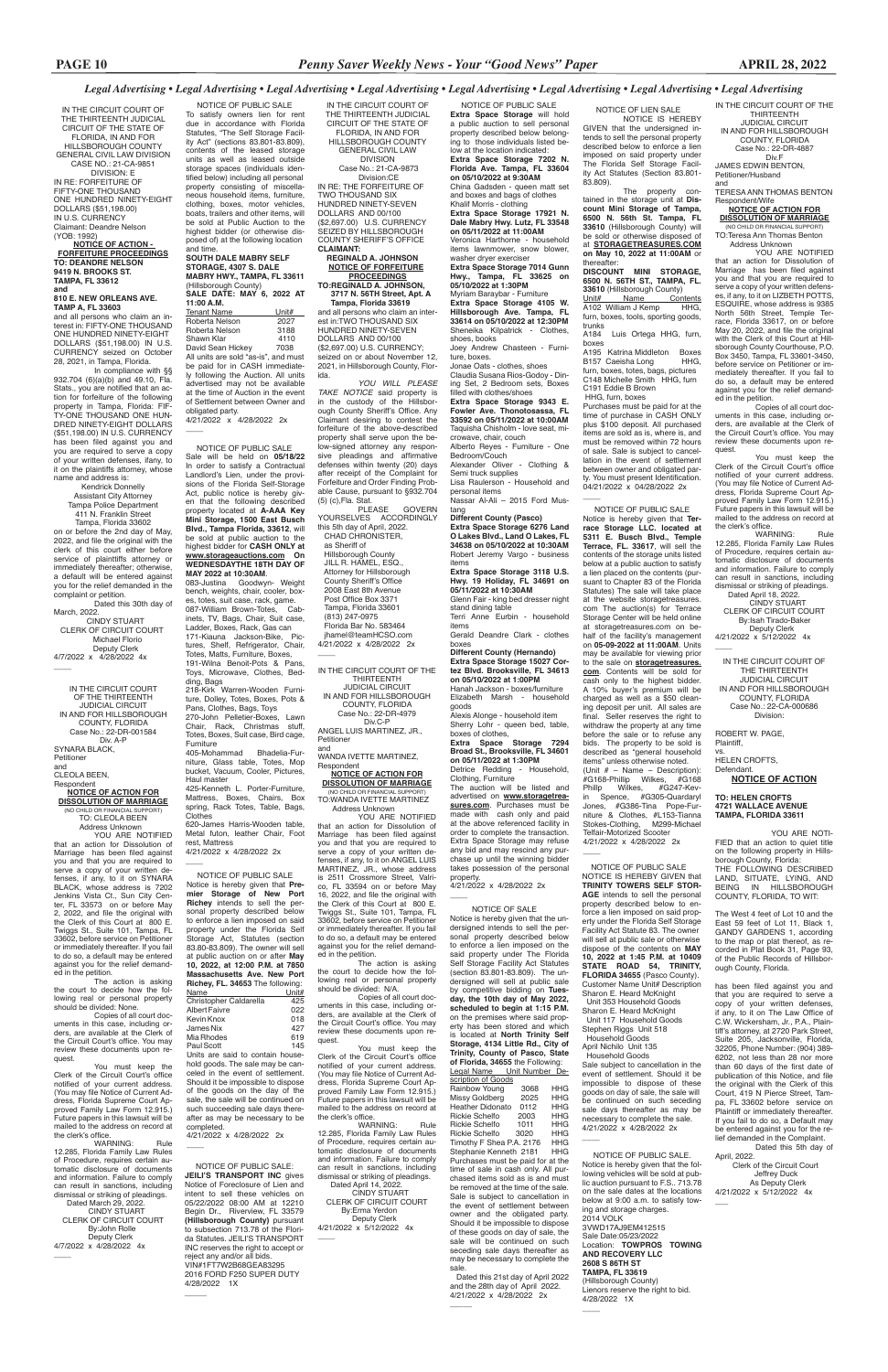**LIFE STORAGE #678, 815 E. FLETCHER AVE.,TAMPA, FL 33612 @ 10:00 A.M. ON MONDAY, MAY 23, 2022 (813) 971-0427** <u>Customer Name Contents </u><br>Tia'Yonna Pringle Hsld Gds/Furn Victoria Fox Hsld Gds/Furn Sheryl Johnson<br>Meriam Williams Hsld Gds/Furn Meriam Williams Alexandria Dawson Hsld Gds/Furn Hsld Gds/Furn Stacy Walker Hsld Gds/Furn Unique Collins Hsld Gds/Furn Melodie Polo Hsld Gds/Furn Jacqueline Ortiz Hsld Gds/Furn Tricia Cannon Hsld Gds/Furn Josephine Rodriguez Hsld Gds/ Furn Cathy Newton Hsld Gds/Furn Mony Fontilus Hsld Gds/Furn Kevin Martin Hsld Gds/Furn Julio Castro Hsld Gds/Furn

Coreyonna Harvey Hsld Gds/Furn Clarence McKay Hsld Gds/Furn, Tools/Applnces, Acctng rcrds/Sales sampls

**FURN** Artie Roseberry HSLD GDS/FURN **LIFE STORAGE #888, 1705 W. KENNEDY BLVD., TAMPA, FL 33606 @ 10:00 A.M. ON MONDAY, MAY 23, 2022 (813) 459-0032**

<u>Customer Name Contents </u><br>Angel Angulo Hsld Gds/Furn, TV/ Stereo Equip

Janet McGrath Hsld Gds/Furn,

 Personal Items Lugenia Bogle Hsld Gds/Furn,

 Boxes Stephanie Orwig Boxes

Alexia Wright Hsld Gds/Furn,

Customer Name Contents Spencer Shannon Hsld Gds/Furn Samuel DeLeon Hsld Gds/Furn,

 Clothing, Toys Zoe Ann Kelly Hsld Gds/Furn Edward Fredricks Hsld Gds/Furn Hasheem Fredericks Webb Hsld Gds/Furn, TV/Stereo Equip Latonya Miller Hsld Gds/Furn Yessica Acosta Hsld Gds/Furn Guadalupe De La Cruz Gomez Hsld Gds/Furn

Serenity Hoosier Hsld Gds/Furn Kara Hightower Hsld Gds/Furn **LIFE STORAGE #679, 1792 W. HILLSBOROUGH AVE.,TAMPA, FL 33603 @ 10:00 A.M. ON MON-DAY, MAY 23, 2022 (813) 879-7318** Customer Name Contents Randall Rodriguez HSLD GDS/ FURN

Seena Shanks HSLD GDS/FURN Rafael Coleman HSLD GDS/FURN<br>Denise Robinson - HSLD-GDS/

Uganda McCoy Hsld Gds/Furn Gregory Anderson Hsld Goods/Furn Candie EskridgeHsld Gds/Furn, Boxes, Bins, Personal item Lamarcus Johnson Hsld Gds/Furn,

Boxes bins, personal items **LIFE STORAGE #1005, 607 E.** 

**BLOOMINGDALE AVE., BRAN-DON, FL 33511 @ 10:00 A.M. ON MONDAY, MAY 23, 2022 (813) 661-2244** 

 TV/Stereo Equip Rahman Horne Hsld Gds/Furn, TV/Stereo Equip

Samantha E. Hunter Hsld Gds/Furn Tonya Escobedo Hsld Gds/Furn, TV/Stereo Equip, Tools/Applnces, Off Furn/Mach/Equip, Lndscpng/ Cnstrctn Equip Lilliana Labiosa Hsld Gds/Furn

Devin Stallings Hsld Gds/Furn Michelle Moisan Hsld Gds/Furn, Non essential items

**LIFE STORAGE #1052, 808 NORTH ROME AVE., TAMPA, FL 33606 @ 10:00 A.M. ON MONDAY,** 

**MAY 23, 2022 (813) 557-5351**  Customer Name Contents Amelia Pellegrino- Hsld Gds/ Furn Kella McCaskill- Household items, office items

Demetrius Bagley - Tv/ Stereo Equip

Melissa Hamby - Hsld Gds/ Furn<br>Katherine Ruth Hazelwood Ruth Hazelwood-Household items, misc. Items Mandrell Moore- Hsld Gds/ Furn **LIFE STORAGE #1053, 5400 S. WESTSHORE BLVD., TAMPA, FL 33611 @ 10:00 A.M. ON MON-DAY, MAY 23, 2022 (813) 413- 7553**  Customer Name Contents Matt Comment HLD GDS/FURN Eric E sanchez HLD GDS/FURN Zephran Elias Veree n TLS/APPL. Zoe Gillespie HLD GDS/FURN Charity Capo HLS GDS/FURN<br>Javon Smiley BOXES/FURN BOXES/FURN **LIFE STORAGE #1092, 4216 GUNN HWY., TAMPA, FL 33618 @ 10:00 A.M. ON MONDAY, MAY 23, 2022 (813) 413-7553**  Customer Name Contents James Gibson – Off Furn/Mac/ Equip Gus Neuberger – Hsld gds Jude Samedi – Hsld gds<br>Cliff Herr – Roxes/Hsld gds Boxes/Hsld gds<br>Hsld gds Steven Kotvas – Hsld gds<br>Carolyn Wynn – Hsld gds Carolyn Wynn – Hsld gds<br>Edward Brothers – Tools/Boxes Edward Brothers -Noah NIx – Hsld gds<br>Maria Otto – Hsld gds Hsld gds Dominique Marrero – Hsld gds<br>Ila P Woodard – Hsld gds Ila P Woodard – Hsld gds<br>Crystal Perez – Hsld gds Crystal Perez - *(Continued on next column)* Stereo Equip.

#### **LIFE STORAGE #637, 1011 E. MARTIN LUTHER KING JR. BLVD.,TAMPA, FL 33603 @ 10:00 A.M. ON MONDAY, MAY 23, 2022 (813) 448-7039**  Customer Name Contents

Stephanie Mcdowell Hsld Gds/ Furn<br>Joshua James

Joshua James Hsld Gds/Furn<br>Grant Mckown Med.Equip Grant Mckown Med.Equip<br>Unique Designs Hsld Gds/Furn Mekeshia Brown Hsld Gds/Furn, TV/Stereo Equip

Toyka Joyner Hsld Gds/Furn, Furn, Clothes<br>Lord Burney Boxes, Bags of **LIFE STORAGE #7115, 5628 GUNN HWY., TAMPA, FL 33624 @ 10:00 A.M. ON MONDAY, MAY 23, 2022 (813) 514-2607**  Customer Name Contents

Stereo Equip. Boris Manuel Anaya- Hsld gds/Furn. Marc Thacker- Hsld gds/Furn,Tools/ Applnces, wLndscping/Cnstrctn Equip. Esmeralda Mona- Hsld gds/Furn,

**LIFE STORAGE #7213, 12151 W. HILLSBOROUGH AVE., TAMPA, FL 33635 @ 10:00 A.M. ON MON-DAY, MAY 23, 2022 (813) 321-5018**  Customer Name Luz D. Tirado Hsld Gds/Furn

 NOTICE OF SALE In accordance with the provisions of State Law, there being due and unpaid charges for which the undersigned is entitled to satisfy an owner and/or manager's lien of the goods hereinafter described and stored at **LIFESTORAGE** located at each specified location in Hillsborough County; And, due notice having been given, to the owner of said property and all parties known to claim an interest therein, and the time specified in such notice for payment of such having expired, the goods will be sold to the highest bidder or otherwise disposed of at a public auction to be held online at **www.StorageTreasures.com**  which will end on **MONDAY, MAY** 

> Customer Name Contents Taja King Hsld Gds/Furn/TV/Stereo Equip

> Richard Yarbrough Hsld Gds/Furn Gina Jean-Francois Hsld Gds/

### **23, 2022 @ 10:00 A.M. LIFE STORAGE #071, 3000 W. CO-LUMBUS DR.,TAMPA, FL 33607 @ 10:00 A.M. ON MONDAY, MAY 23, 2022 (813) 874-2718**

Customer Name Contents Autumn Etheredge Hsld gds/Furn Raquel Morales Hsld gds/Furn **LIFESTORAGE#088, 7550 W. WATERS AVE., TAMPA, FL 33615 @ 10:00 A.M. ON MONDAY, MAY 23 2022 (813) 885-6515**

Customer Name Contents<br>Brenda Epkins Hsld/Gds/Furn. Brenda Epkins Hsld/Gds/Furn.<br>Darryl Murray Hsld/Gds/Furn. Darryl Murray Hsld/Gds/Furn.<br>Cesar Diaz Hsld/Gds/Furn. Cesar Diaz Hsld/Gds/Furn. **LIFE STORAGE #162, 6010 E. HILLSBOROUGH AVE.,TAMPA, FL 33610 @ 10:00 A.M. ON MON-DAY, MAY 23, 2022 (813) 612-9280** Customer Name \_\_\_\_\_\_Contents<br>Aliani Balbuena Hsld Gds/Furn/Tv/<br>Steroequipment/Tools/Appliance

Zycarl Lewis Hsld Gds/Furn/Tv/ Steroequipment/Tools/Appliance Jimenez Margaret Hsld Gds/Furn /Tools/ Appliance/Tv Stereo Equip Henry Ross Church Pews

Jame'ce Sampson Hsld Gds/Furn Mohammad Absar Hsld Gds/Furn Carl Mckee Hsld Gds/ Furn

Ashia Woodard Hsld Gds/ Furn Pablo Rodriguez Hsld Gds/ Furn Felecia Manning Hsld Gds/ Furn Roosevelt Bembry Jr. Hsld Gds/ Furn/Tools/Appliance/Clothes David Wright Hsld Gds/Furn/Tv/ Steroequipment/Tools/Appliance Mike Ferguson Hsld Gds/Furn/Tv/ Steroequipment/Boxes/Sporting

Goods Reginald Jones Hsld Gds/Furn Dewel Angel Jr.hsld Gds/Furn Yolanda D Fredricks Hsld Gds/ Furn/Tv/Steroequipment/Tools/ Appliance

Khara L Godfrey Hsld Gds/Furn Desjon Curry Hsld Gds/Furn/Tv/ Steroequipment/Tools/Appliance Tanesha Slasgow Hsld Gds/Furn Rosana Guzman Nieves Hsld Gds/

Furn/Tools/Appli Frandcis Senatus Hsld Gds/Furn/ Tv/Steroequipment/Tools/Appliance

Kahlil Butler Hsld Gds/Furn, TV/ Stereo Equip, Tools, Applnces/ Office Furn/Mach/Equip. Ledora East Hsld Gds/Furn, Box-

es Kameron Davis Boxes Cheryl Silas Hsld Gds/Furn Justin Ricke Hsld Gds/Furn Antonio Hawkiins Hsld Gds/Furn, TV/Stereo Equip

Customer Name<br>Hector Rodriguez Contents<br>Hsld Gds/Furn<br>Hsld Gds/Furn Rawl McPherson<br>Tina Reed Hsld Gds/Furn<br>Hsld Gds/Furn Brian McKenna Hsld Gds/Furn<br>Mitchell Pulver Hsld Gds/Furn Mitchell Pulver Hsld Gds/Furn<br>Jason Stevenson Hsld Gds/Furn Jason Stevenson<br>Vongai Mose Vongai Mose Hsld Gds/Furn<br>Michael Minniok Hsld Gds Michael Minniok Hsld Gds **LIFE STORAGE #1102, 1210 W. FLETCHER AVE., TAMPA, FL 33612 @ 10:00 A.M. ON MON-DAY, MAY 23, 2022 (813) 444- 4784** Customer Name Contents<br>Anthony Nieves Hsld Gds/Furn Hsld Gds/Furn<br>Hsld Gds/Furn William Jennette<br>Shannon Amely Hsld Gds/ Furn<br>Hsld Gds/ Furn James Bitting Hsld Gds/ Furn<br>Antonio Romano Hsld Gds/Furn Antonio Romano<br>Heather Weeks Heather Weeks Hsld Gds/Furn<br>Phillip Pisani Hsld Gds/Furn Phillip Pisani Hsld Gds/Furn<br>Janis Abraham Hsld Gds/Furn Hsld Gds/Furn<br>Hsld Gds/Furn Nicole Hoelscher<br>Eric Butler Hsld Gds/Furn<br>Hsld Gds/Furn Tony Holmes Jr. Hsld Gds/Furn<br>Anthony Nieves Hsld Gds/Furn **Anthony Nieves** Merchant Spike Sohil Hsld Gds/ Furn Evangeline Bulls Hsld Gds/Furn<br>Janis Abraham Hsld Gds/Furn Janis Abraham<br>John Gribble Hsld Gds/Furn **LIFE STORAGE #7115, 5628 GUNN HWY., TAMPA, FL 33624 @ 10:00 A.M. ON MONDAY, MAY 23, 2022 (813) 514-2607**  Customer Name Contents Brittany Perez- Hsld gds/Furn, TV/ Stereo Equip. Connor O'Brien- Hsld gds/Furn, TV/

Notice of Public Sale Notice is hereby given that the following described vehicles will be sold Per Florida Statutes 713.78 @ **Action Towing, Inc. of Tampa 11207 Sheldon Rd.,Tampa, FL 33626-4708** (Hillsborough County) (813) 920-2525 **Sale Date and Time: May 20, 2022 at 8:00 AM** 2011 Ford Expedition EL XLT VIN# 1FMJK1H56BEF39275 (B22.0408.66736) 2017 Nissan Sentra SV VIN# 3N1AB7AP2HY293844 (B22.0409.66937) 1997 Honda Civic DX VIN# 2HGEJ6629VH522175 (S22.0411.67213) 2011 BMW 328i VIN# WBAPH7G5XBNM59394 (B22.0412.67389) Action Towing Inc. of Tampa Reserves The Right To Bid. All Sales Final at 9:00 AM 04/28/2022 1x  $\overline{\phantom{a}}$ 

NOTICE OF PUBLIC SALE Notice is hereby given that the following described vehicles will be sold Per Florida Statutes 713.78 @ **Action Towing Inc of Pasco dba.. Tatum's Towing & Recovery, 8629 Bolton Ave., Hudson, FL 34667 Sale Date and Time: May 20, 2022 at 8:00 AM** 2014 Ford F150 XL VIN# 1FTEX1CM4EFB44144 (T22.0409.66892) 1992 Mazda Miata VIN# JM1NA3512N0324564 (T22.0412.67356) **Sale Date and Time: May 23, 2022 at 8:00 AM** 2004 Harley Davidson FLHR/I Road King VIN# 1HD1FBW124Y710604 (T22.0415.67835) **Sale Date and Time: May 25, 2022 at 8:00 AM** 2017 Hyundai Santa Fe Sport VIN# 5XYZU3LB0HG428246 (T22.0419.68308) Action Towing Inc. of Pasco dba: Tatum's Towing & Recovery Reserves The Right To Bid. All Sales Final at 9:00 AM 04/28/2022 1x  $\overline{\phantom{a}}$ 

Clothes Dawn Harris Hsld Gds/Furn Jennifer Nidasio Boxes/Bags, Clothes, Tattoo Equip.<br>Jason Lowe Bad Bags, Boxes, Clothes **LIFE STORAGE #643, 21370 WALMART WAY, LUTZ, FL 33548 @ 10:00 A.M. ON MONDAY, MAY 23, 2022 (813) 345-2643** Customer Name Contents Morgan Wilson Hsld Gds/Furn Paula Fernandez Lynch Hsld Gds/Furn **LIFE STORAGE #649, 20315 TROUT CREEK DR., TAMPA, FL 33647 @ 10:00 A.M. ON MONDAY, MAY 23, 2022 (813) 330-3189** Customer Name<br>Alfonso Dilan Hsld Gds/Furn<br>Hsld Gds/Furn Ronnie Coasey<br>Christie Earley Hsld Gds/Furn<br>Hsld Gds/Furn Michael Martinez<br>Babua Gupta Hsld Gds/Furn<br>Hsld Gds/Furn Reno Brooks<br>Shannon Sysk Hsld Gds/Furn Taren Lewis Hsld Gds/Furn<br>Tyrone Brown Hsld Gds/Furn Tyrone Brown Hsld Gds/Furn<br>Derek Smith Hsld Gds/Furn Hsld Gds/Furn Kimberly About Faouatih Hsld Gds/Furn<br>Ariel Glover Hsld Gds/Furn  *(Continued on next column)*

Brittany Perez- Hsld gds/Furn, TV/ Stereo Equip. Connor O'Brien- Hsld gds/Furn, TV/

Don Carrington Hsld Gds Thomas Andre Seiter Hsld Gds/ Furn **LIFE STORAGE #8279, 2119 W.** 

**HILLSBOROUGH AVE., TAM-PA, FL 33603 @ 10:00 A.M. ON MONDAY, MAY 23, 2022 (813) 345-2596**

 NOTICE OF PUBLIC SALE ADVERTISEMENT OF SALE NO-TICE IS HEREBY GIVEN that the undersigned intends to sell the personal property described below to enforce a lien imposed on said property under The Florida Self Storage Facility Act. Bidding takes place on **lockerfox.com** and concludes **Saturday the 21st day of May, 2022 at 9:00 AM** with payment following in CASH at the facility. **Store Space Brandon - Broadway, 2711 Broadway Center Dr, Brandon, FL, 33510**. posey, rory Household Goods;<br>Ruiz, Jessica Household goods: Ruiz, Jessica Household goods; Bowden, Frederick Household Goods; Gainey, Jaukena House-<br>hold Goods; Jackson, Jada hold Goods; Jackson, Jada Houehold goods; Horace, Dochely Household goods; Perry, Asianna Household Goods; Watson, Steve Household goods; Zuercher, Martha Vehicle Household goods; Whitfield, Michael Household goods; franklin, nakira Household goods; Strong, Nolica Household goods; Nurlu, Sadik Household Goods; Bruno, Joy Household Goods Dated this: April 12th, 2022 4/28/2022 x 5/5/2022 2x  $\overline{\phantom{a}}$ 

Customer Name Contents Madeline Mccalla- Hsld goods/ Furn

Hanna Zepnick- Boxes Thomas Wilson- Hsld Goods/ TV/ Ster. Equip./Tools/Appl.

Katrina Gamble- Hsld Goods Carlos Hernandez- Hsld Goods/ TV/Ster. Equip./ Tls/Appl.

**LIFE STORAGE #8301, 30236 STATE ROAD 54, WESLEY CHAPEL, FL 33543 @ 10:00 A.M. ON MONDAY, MAY 23, 2022 (813) 973-0004** 

Amber Manning Tools/Applnces, Lndscpng/Cnstrctn Equip, Boxes and Totes

Tarah McDonald TV/Stereo Equip, Off Furn/Mach/Equip, Hsld Gds/

**LIFE STORAGE #8307, 27050 STATE ROAD 56, WESLEY CHAPEL, FL 33544 @ 10:00 A.M. ON MONDAY, MAY 23, 2022**

right to withdraw any or all units, partial or entire, from the sale at any time before the sale or refuse any bids. The property to be sold is described as "general household items" unless otherwise noted. All contents must be removed completely from the property within 48 hours or sooner or are deemed abandoned by bidder/ buyer. Sale rules and regulations are available at the time of sale. **Metro Self Storage (PP) 3501 Gandy Blvd. Pinellas Park, FL 33781 (813) 570-9903 Bidding will close on the website www.StorageTreasures.com on 05/18/2022 at 10AM**. Tenant Name Unit Property **Description** Clarence Alvis Wilmoth Jr A044 Household Items Tammy Wright E181 Household Items Gabriel Thorn Hauswirth E239 Household Items Gabriel Hauswirth E239 Household Items **Metro Self Storage (LU) 13100 66 St. N. Largo,FL 33773 (727) 535-7200 Bidding will close on the website www.StorageTreasures.com on 05/18/2022 at 10AM**. Tenant Name Unit Property Description Aaron Peterson A408 Personal Property Roderick Fagan A1003 Personal Property Donovan Cope B164 Personal Property Patricia Turner B167 Personal Property **Metro Self Storage (TC) 8323 W. Hillsborough Ave. Tampa, FL 33615 (813) 884-1822 Bidding will close on the website www.StorageTreasures.com on 05/18/2022 at 10AM**. Tenant Name Unit **Property Description** Evelyn Serrano 29 Household/Personal Tiffany Stanley 31 Household/Personal **Metro Self Storage (RI)11567 US 301, Riverview, FL 33578 (813) 677-7117 Bidding will close on the website www.StorageTreasures. com 05/18/2022 at 10AM** Tenant Name Unit **Property Description** Francis Davis Jr 5070

**(813) 994-9239**  Customer Name Contents<br>Jyssica Valdes Hsld Gds/Furn Hsld Gds/Furn **LIFE STORAGE #8332, 102 N. 20TH ST., TAMPA, FL 33605 @ 10:00 A.M. ON MONDAY, MAY 23, 2022 (813) 440-8203**  Customxwer Name Contents Rachel Steele - Hsld gds/Furn, TV/ Stereo Equip, Tools/ Applnces Gina Ficarrotta - Others: Household items, Boxes, totes Jennika Smith - Hsld gds/Furn Aron Shaw - Hsld gds/Furn Antoinette Harris - Hsld gds/Furn Michael Adams - Hsld gds/Furn Latoya Caesar - Hsld gds/Furn Katilia Smith - Hsld gds/Furn Off Furn/Mach/Equip. Rachel Steele - Hsld gds/Furn, TV/ Stereo Equip, Tools/ Applnces Tonya Bunker - Hsld gds/Furn Jerry Watson - Hsld gds/Furn, TV/ Stereo Equip, Tools/ Applnces Shaminda Fields - Hsld gds/Furn Pedro Rivera - Hsld gds/Furn Shakia Watts - Hsld gds/Furn

4/28/2022 x 5/5/2022 2X

 $\overline{\phantom{a}}$ 

Furn Furn Sidney Garrett Hsld Gds/Furn<br>John Peppe Hsld Gds/Furn Hsld Gds/Furn<br>Hsld Gds/ Layonel Martinez Furn, Mattress.<br>Erika Martinez Hsld Gds/Furn<br>Hsld Gds/ Estella Griggs Furn,toys, electric car. Rose Rosas Hsld Gds/ Furn, Boxes, Religious items.<br>Michael Jones Hsld Gds/ Michael Jones Furn, BBQ Grill. Dewayn Lee Hsld Gds/Furn,fishing Carmen Gerena Hsld Gds/ Furn,Shoes, boxes Michael Reynolds Hsld Gds/Furn .<br>Nina Vandeross Hsld Gds/ Nina Vandeross Furn, Mattress, boxes. Andrew Givens jr. Hsld Gds/ Furn,mattress, boxes. William Zosel Hsld Gds/ Furn,recliner. Wesley Jean Hsld Gds/ Furn,patio furniture. Jamar Ferguson Hsld Gds/ Furn,boxes Raquel Samuel Hsld Gds/ Furn, Boxes,shoes Julie Hughes Hsld Gds/ Furn,patio furniture, bike,toys. **Tevin Coney** Furn,patio furniture. Gino Voltere Hsld Gds/ Furn, fishing gear. Kyle Grey-lodge Hsld Gds/boxes.<br>Clara Rodriguez Hsld Gds/Furn, Hsld Gds/Furn, Mattress, boxes **LIFE STORAGE #1096, 19390 BRUCE B. DOWNS BLVD., TAM-PA, FL 33647 @ 10:00 A.M. ON MONDAY, MAY 23, 2022 (813) 444-4781** Customer Name Contents David J. Bungert Hsld Gds/furn, Bxs, lwn equip Dylan Shearer Hsld Gds/furn, Bxs, lwn equip Donielle Mazion Hsld Gds/furn, Olga Hart Hsld Gds, Bxs, Smll Kitch Applncs Devon Parks Hsld Gds/Furn Tyronn Burnett Hsld Gds, Bxs, clths, comp, tv **LIFE STORAGE #1097, 10813 BOYETTE RD., RIVERVIEW, FL 33569 @ 10:00 A.M. ON MON-**

gear

Bxs

**DAY, MAY 23, 2022 (813) 444- 4782** Customer Name Contents Vincent Hernandez- Hsld gds Sandra Sherwood- Hsld gds/Furn Daniel Rigsbey- Hsld gds/Furn Daniel Rigsbey- Hsld gds/Furn Justice Scott- Hsld gds/Furn. Christopher Perry-Hsld Gds Jason Madison- Hsld gds/Furn **LIFE STORAGE #1098, 311 W. DR. MARTIN LUTHER KING JR. BVLD., SEFFNER, FL 33584 10:00 A.M. ON MONDAY, MAY 23, 2022 (813) 444-4782** <u>Customer Name Contents</u><br>Tabitha Simon Hsld Gds/Furn Lilly Lies Hsld Gds/Furn

Dorys Walden Hawthorne Hsld Gds/Furn Shelby McGinnis Hsld Gds/Furn<br>Shane Sweatt Hsld Gds/Furn Hsld Gds/Furn<br>Hsld Gds/Furn Dennis Bryant Hsld Gds/Furn<br>Patrick Davis Hsld Gds/Furn Patrick Davis<br>Kaitlyn Wessman Kaitlyn Wessman Hsld Gds/Furn Cathleen Moore Hsld Gds/Furn **LIFE STORAGE #1101, 28925 STATE RD 54, WESLEY CHAP-EL, FL 33543 @ 10:00 A.M. ON MONDAY, MAY 23, 2022 (813) 444-4783**

Boris Manuel Anaya- Hsld gds/Furn. Marc Thacker- Hsld gds/Furn,Tools/ Applnces, wLndscping/Cnstrctn Equip.

Esmeralda Mona- Hsld gds/Furn, *(Continued on next column)*

IN THE CIRCUIT COURT OF THE THIRTEENTH JUDICIAL CIRCUIT IN AND FOR HILLSBOROUGH COUNTY, FLORIDA Case No.: 22-DR-5408 Div.J-P SHARONDA ROLLE,

Petitioner

and LEROY G. ROLLE, Respondent

**NOTICE OF ACTION FOR DISSOLUTION OF MARRIAGE**

(NO CHILD OR FINANCIAL SUPPORT) TO: LEROY G. ROLLE 4455 Sam Mitchell Dr.

 Chipley, FL 32428 YOU ARE NOTIFIED that an action for Dissolution of Marriage has been filed against you and that you are required to serve a copy of your written defenses, if any, to it on SHARONDA ROLLE, whose address is 3607 W. Idlewild Ave. #C301, Tampa, FL 33614 on or before May 24, 2022, and file the original with the Clerk of this Court at 800 E. Twiggs St., Suite 101, Tampa, FL 33602, before service on Petitioner or immediately thereafter. If you fail to do so, a default may be entered against you for the relief demanded in the petition.

The action is asking the court to decide how the following real or personal property should be divided: N/A. Copies of all court doc-

uments in this case, ders, are available at the Clerk of the Circuit Court's office. You may review these documents upon request. You must keep the Clerk of the Circuit Court's office notified of your current address. (You may file Notice of Current Address, Florida Supreme Court Approved Family Law Form 12.915.) Future papers in this lawsuit will be mailed to the address on record at the clerk's office. WARNING: Rule 12.285, Florida Family Law Rules of Procedure, requires certain automatic disclosure of documents and information. Failure to comply can result in sanctions, including dismissal or striking of pleadings. Dated April 22, 2022. CINDY STUART CLERK OF CIRCUIT COURT By:Erma Yerdon Deputy Clerk 4/28/2022 x 5/19/2022 4x  $\overline{\phantom{a}}$ 

#### **Notice of Public Sale of Personal Property**

Pursuant to the lien granted by the Florida Self-Storage Facility Act, notice is hereby given that the undersigned self-storage units will be sold at a public sale by competitive bidding, to satisfy the lien of the Lessor, with **Metro Storage LLC** as managing agent for Lessor, for rental and other charges due from the undersigned. The said property has been stored and is located at the respective address below. The sale will be conducted under the guidance of Chris Rosa (AU 4167) on behalf of the facilities' management. Units up for auction will be listed for public bidding online at **www.StorageTreasures. com** beginning five days prior to the scheduled auction date and time. The terms of the sale will be by lot to the highest bidder for cash only. A 10% buyer's premium will be charged per unit. All sales are final. Metro Storage LLC reserves the

Household Items Lorri Griffin 1103 Household Items Michael Joiner 2013 Household Items Precious Jeltz 2030 Household Items **Metro Self Storage (NT) -17231 Dona Michelle Dr.,Tampa, FL 33647 (813) 910-2900 Bidding will close on the website www.StorageTreasures. com on 05/18/2022 at 10AM.** Tenant Name **Property Description** De'andra Johnson D114 Household Goods Jody Patterson E134 Household Goods Don Dennis F112 Household Goods Rachel Covault F1466 Household Goods Sharena Mc Neal G109 Household Goods Jeremy Mcintyre 1023 Household Goods Shanice Jones 2038 Household Goods Roberto Rojas 3129 Household Goods Jennell Todd 4020 Household Goods 4/28/2022 x 5/5/2022 2x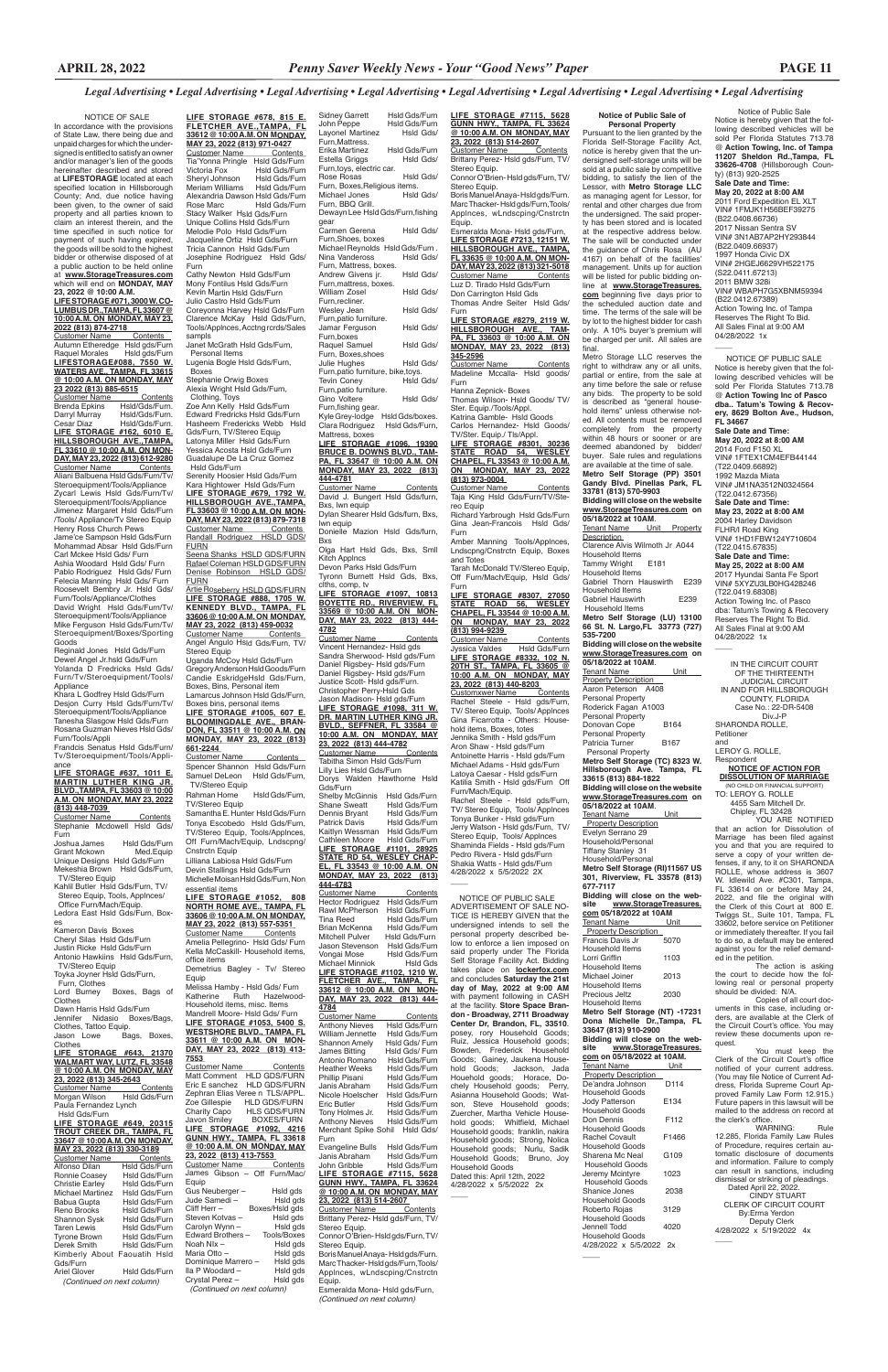**NOTICE OF APPLICATION FOR TAX DEED**

The holder of the following tax certificates has filed the certificates for a tax deed to be issued. The certificate numbers and years of issuance, the description of the property, and the names in which it was assessed are: Folio No. 148821.0286

Florida. Unless such certificate shall be redeemed according to law, the property described in such certificate shall be sold to the highest bidder on Sham be sold to the highhillsborough.realtaxdeed.com.

 File No. 2022-234 Certificate No.: 2014 / 333763 Year of Issuance: 2014 Description of Property: WATERSIDE CONDOMINIUM II

Signature by:Darrell Morning, Deputy Clerk If you are a person with a disability who

BLDG 35 UNIT 108 PLAT BK / PG : 8 / 11 SEC - TWP - RGE : 28 - 28 - 19

**SUBJECT TO ALL OUTSTANDING** 

**TAXES** Name(s) in which assessed: **CONDO ASSOCIATION OF** 

**WATERSIDE II INC** All of said property being in the County of Hillsborough, State of

**FOR TAX DEED**<br>The holder of the following tax certificates<br>has filed the certificates for a tax deed to be issued. The certificate numbers and years of issuance, the description of the property, and the names in which it was

 Dated this 31st day of March, 2022. CINDY STUART Clerk of the Circuit Court Hillsborough County, Florida

needs any accommodation in order to participate in this proceeding, you are entitled, at no cost to you, to the provision of certain assistance. Please contact the Clerk's ADA Coordinator, 601 E. Kennedy Blvd., Tampa, Florida, (813) 276-8100 extension 4205, two working days prior to the date the service is needed; if you are hearing or voice impaired, call 711. 4/14/2022 x 5/5/2022 4x

### **NOTICE OF APPLICATION**

assessed are: Folio No. 156428.0000 File No. 2022-396

 $\overline{\phantom{a}}$ 

Certificate No.: 2019 / 15705 Year of Issuance: 2019 Description of Property:

COURTLAND SUBDIVISION REVISED

MAP LOT 41 PLAT BK / PG : 12 / 83

SEC - TWP - RGE : 05 - 29 - 19 **SUBJECT TO ALL OUTSTANDING** 

**TAXES**

Name(s) in which assessed: **IAN SPENCER QUENELL SPENCER**

All of said property being in the County of Hillsborough, State of Florida.

Unless such certificate shall be redeemed according to law, the property described in such certificate shall be sold to the highest bidder on<br>(5/26/2022) online viathe internet at www. hillsborough.realtaxdeed.com.

 Dated this 31st day of March, 2022. CINDY STUART Clerk of the Circuit Court Hillsborough County, Florida Signature by:Darrell Morning,

If you are a person with a disability who needs any accommodation in order to participate in this proceeding, you are entitled, at no cost to you, to the provision of certain assistance. Please contact the Clerk's ADA Coordinator, 601 E. Kennedy Blvd., Tampa, Florida, (813) 276-8100 extension 4205, two working days prior to the date the service is needed; if you are hearing or voice impaired, call 711. 4/14/2022 x 5/5/2022 4x  $\overline{\phantom{a}}$ 

 Deputy Clerk If you are a person with a disability who needs any accommodation in order to participate in this proceeding, you are entitled, at no cost to you, to the provision of certain assistance. Please contact the Clerk's ADA Coordinator, 601 E. Kennedy Blvd., Tampa, Florida, (813) 276-8100 extension 4205, two working days prior to the date the service is needed; if you are hearing or voice impaired, call 711. 4/14/2022 x 5/5/2022 4x

#### **NOTICE OF APPLICATION FOR TAX DEED**

The holder of the following tax certificates has filed the certificates for a tax deed to be issued. The certificate numbers and years of issuance, the description of the property, and the names in which it was assessed are:

Folio No. 033599.0130 File No. 2022-397

 $\overline{\phantom{a}}$ 

Unless such certificate shall be redeemed according to law, the property described in such certificate shall be sold to the highest bidder on (5/26/2022) online via the internet at <u>www.</u><br><u>hillsborough.realtaxdeed.com</u>.

 Certificate No.: 2019 / 3198 Year of Issuance: 2019 Description of Property: N 180 FT OF S 961.18 FT OF W 400 FT OF E 635 FT OF E 1/2 OF NW 1/4 OF SEC 17 LESS W 246.5 FT

#### SEC - TWP - RGE : 17 - 27 - 19 **SUBJECT TO ALL OUTSTANDING TAXES**

Name(s) in which assessed: **ESTATE OF ARMANDO A QUINTERO** All of said property being in the County of Hillsborough, State of Florida.

Unless such certificate shall be redeemed according to law, the property described in such certificate shall be sold to the highest bidder on (5/26/2022) online via the internet at www. hillsborough.realtaxdeed.com. Dated this 31st day of March, 2022.

 CINDY STUART Clerk of the Circuit Court Hillsborough County, Florida

Certificate No.: 2016 / 4098 Year of Issuance: 2016 Description of Property: LOT BEG 2428.1 FT E & 475 FT S OF NW COR OF SW 1/4 OF NW 1/4 AND RUN E 10 FT N 100 FT W 10 FT AND S 100 FT MOL TO BEG SEC - TWP - RGE : 27 - 28 - 19 **SUBJECT TO ALL OUTSTANDING TAXES**

#### Name(s) in which assessee **ANNIE GRACE D'ANGELO ELVIN W D'ANGELO**

 Signature by:Darrell Morning, Deputy Clerk If you are a person with a disability who needs any accommodation in order to participate in this proceeding, you are entitled, at no cost to you, to the provision of certain assistance. Please contact the Clerk's ADA Coordinator, 601 E. Kennedy Blvd., Tampa, Florida, (813) 276-8100 extension 4205, two working days prior to the date the service is needed; if you are hearing or voice impaired, call 711. 4/14/2022 x 5/5/2022 4x

 $\overline{\phantom{a}}$ 

**FOR TAX DEED**<br>The holder of the following tax certificates<br>has filed the certificates for a tax deed to be issued. The certificate numbers and years of issuance, the description of the property, and the names in which it was assessed are: Folio No. 103166.0000

**NOTICE OF APPLICATION FOR TAX DEED** The holder of the following tax certificates has filed the certificates for a tax deed to be issued. The certificate numbers and years of issuance, the description of the property, and the names in which it was

assessed are: Folio No. 068932.5712 File No. 2022-398 Certificate No.: 2019 / 8412 Year of Issuance: 2019 Description of Property: THE HAMPTONS AT BRANDON A CON-DOMINIUM UNIT 556 BLDG 7 AND AN UNDIV INT IN COMMON ELEMENTS SEC - TWP - RGE : 22 - 29 - 20 **SUBJECT TO ALL OUTSTANDING TAXES** Name(s) in which assessed: **ESTATE OF JAMES COTTLE**

**Dequindra Elise Quinn Shawn Cottle Vanessa Lorraine Brown**

# **Chawn Marcus Cottle**

All of said property being in the County of Hillsborough, State of Florida.

Unless such certificate shall be redeemed according to law, the property described in such certificate shall be sold to the highest bidder on (5/26/2022) online via the internet at www. hillsborough.realtaxdeed.com. Dated this 31st day of March, 2022. CINDY STUART Clerk of the Circuit Court Hillsborough County, Florida Signature by:Darrell Morning, Deputy Clerk

#### **NOTICE OF APPLICATION FOR TAX DEED**

The holder of the following tax certificates has filed the certificates for a tax deed to be issued. The certificate numbers and years of issuance, the description of the property, and the names in which it was assessed are: Folio No. 092945.0300 File No. 2022-399 Certificate No.: 2019 / 11870 Year of Issuance: 2019 Description of Property: THAT PART OF W 301 FT OF W 1/2 OF NW 1/4 OF NW 1/4 LESS N 235 FT AND LESS RD R/W ON W FOR SMITH RYALS RD SEC - TWP - RGE : 26 - 29 - 22 **SUBJECT TO ALL OUTSTANDING TAXES** Name(s) in which assessed: **BENITO ANTONIO JUAREZ**

You must keep the Clerk of the Circuit Court's office notified of your current address. (You may file Designation of Current Mailing and E-Mail Address, Florida Supreme Court Approved Family Law Form 12.915.) Future papers in this lawsuit will be mailed or e-mailed to the address(es) on record at the clerk's office.<br>WARNING:

All of said property being in the County of Hillsborough, State of Florida.

> 4/14/2022 x 5/5/2022 4x  $\overline{\phantom{a}}$

 Dated this 31st day of March, 2022. CINDY STUART Clerk of the Circuit Court

 Hillsborough County, Florida Signature by:Darrell Morning, Deputy Clerk

If you are a person with a disability who needs any accommodation in order to participate in this proceeding, you are entitled, at no cost to you, to the provision of certain assistance. Please contact the Clerk's ADA Coordinator, 601 E. Kennedy Blvd., Tampa, Florida, (813) 276-8100 extension 4205, two working days prior to the date the service is needed; if you are hearing or voice impaired, call 711. 4/14/2022 x 5/5/2022 4x

# **NOTICE OF APPLICATION FOR TAX DEED**

 $\overline{\phantom{a}}$ 

The holder of the following tax certificates has filed the certificates for a tax deed to be issued. The certificate numbers and years of issuance, the description of the property, and the names in which it was assessed are: Folio No. 038472.0000 File No. 2022-404

4/21/2022 x 4/28/2022  $\overline{\phantom{a}}$ 

All of said property being in the County of Hillsborough, State of Florida.

Unit # Tenant Contents<br>0187 Eddie Nunez HHG Eddie Nunez<br>Eddie Nunez HHG<br>Gwen Fleming HHG 0347 Gwen Fleming Sale is subject to cancellation in the event of settlement. Should it be impossible to dispose of these goods on the day of the sale, the sale will be continued on such seceding sale days thereafter as may be necessary to complete the sale.

4/21/2022 x 4/28/2022 2x  $\overline{\phantom{a}}$ 

Unless such certificate shall be redeemed according to law, the property described in such certificate shall be sold to the highest bidder on (5/26/2022) online via the internet at www. hillsborough.realtaxdeed.com.

 Dated this 31st day of March, 2022. CINDY STUART Clerk of the Circuit Court Hillsborough County, Florida Signature by:Darrell Morning, Deputy Clerk

If you are a person with a disability who eds any accommodation in order to participate in this proceeding, you are entitled, at no cost to you, to the provision of certain assistance. Please contact the Clerk's ADA Coordinator, 601 E. Kennedy Blvd., Tampa, Florida, (813) 276-8100 extension 4205, two working days prior to the date the service is needed; if you are hearing or voice impaired, call 711. 4/14/2022 x 5/5/2022 4x

 $\overline{\phantom{a}}$ 

# **NOTICE OF APPLICATION**

 File No. 2022-407 Certificate No.: 2018 / 11546 Year of Issuance: 2018 Description of Property: BOUR LANDS W 5 FT OF LOT 25 BLOCK 1 LESS RD R/W PLAT BK / PG : 14 / 27 SEC - TWP - RGE : 34 - 28 - 18 **SUBJECT TO ALL OUTSTANDING TAXES**

Name(s) in which assessed:

**CDN INC** All of said property being in the County of Hillsborough, State of Florida.

Unless such certificate shall be redeemed according to law, the property described in such certificate shall be sold to the highest bidder on (5/26/2022) online via the internet at www. hillsborough.realtaxdeed.com. Dated this 31st day of March, 2022.

 CINDY STUART Clerk of the Circuit Court Hillsborough County, Florida Signature by:Darrell Morning, **Store.here@verizon.net** Unit # 005 Edgardo Rivera Household Items, Personal Items, Misc. Items Unit #220 Ralph Stevens Household Items, Personal Items, Misc. Items Unit #526 Charles Dennis Household Items, Personal Items, Misc. Items 4/28/2022 x 5/5/2022 2x  $\overline{\phantom{a}}$ 

 Deputy Clerk If you are a person with a disability who needs any accommodation in order to participate in this proceeding, you are entitled, at no cost to you, to the provision of certain assistance. Please contact the Clerk's ADA Coordinator, 601 E. Kennedy Blvd., Tampa, Florida, (813) 276-8100 extension 4205, two working days prior to the date the service is needed; if you are hearing or voice impaired, call 711. 4/14/2022 x 5/5/2022 4x

# **NOTICE OF APPLICATION FOR TAX DEED**

 $\overline{\phantom{a}}$ 

The holder of the following tax certificates has filed the certificates for a tax deed to be issued. The certificate numbers and years of issuance, the description of the property, and the names in which it was assessed are: Folio No. 151734.0000 File No. 2022-411 Certificate No.: 2017 / 14941 Year of Issuance: 2017 Description of Property: UNITY CIRCLE THAT PART OF LOTS 13 AND 14 DESC AS BEG 25 FT N OF SE COR AND RUN W 110 FT N 112.15 FT E 110 FT AND S 112.15 FT TO BEG LESS THE S 10 FT THEREOF PLAT BK / PG : 28 / 18 SEC -TWP - RGE : 32 - 28 - 19

> 4/28/2022 1X  $\overline{\phantom{a}}$

2007 BMW VIN#1Q87H3N166566 1973 CHEVROLET 4/28/2022 1X  $\overline{\phantom{a}}$ 

**SUBJECT TO ALL OUTSTANDING TAXES** Name(s) in which assessed: **ANTHONY K ATKINS**

**ALVA M R ATKINS ALENE D ATKINS AVA R ATKINS**

All of said property being in the County of Hillsborough, State of Florida.

Unless such certificate shall be redeemed according to law, the property described in such certificate shall be sold to the highest bidder on (5/26/2022) online via the internet at www. hillsborough.realtaxdeed.com. Dated this 31st day of March, 2022. CINDY STUART

 Clerk of the Circuit Court Hillsborough County, Florida Signature by:Darrell Morning,

 Deputy Clerk If you are a person with a disability who needs any accommodation in order to participate in this proceeding, you are entitled, at no cost to you, to the provision of certain assistance. Please contact the Clerk's ADA Coordinator, 601 E. Kennedy Blvd., Tampa, Florida, (813) 276-8100 extension 4205, two working days prior to the date the service is needed; if you are hearing or voice impaired, call 711. 4/14/2022 x 5/5/2022 4x

 $\overline{\phantom{a}}$  **Notice of Self Storage Sale** Please take notice **Prime Storage - Tampa located at 3935 W Cypress St., Tampa, FL 33607**  intends to hold a sale to sell the property stored at the Facility by the below list of Occupants whom are in default at an Auction. The sale will occur as an online auction via **www.storagetreasures.com 5/17/2022 at 12:00pm**. Unless stated otherwise the description of the contents are household goods and furnishings. Keil Moore unit #3051; Christie Ludwig unit #4104; Cassidy Jeske unit #5011. This sale may be withdrawn at any time without notice. Certain terms and conditions apply. See manager for details. 4/28/2022 x 5/5/2022 2x  $\overline{\phantom{a}}$ 

IN THE CIRCUIT COURT OF THE THIRTEENTH JUDICIAL CIRCUIT, IN AND FOR HILLSBOROUGH COUNTY, FLORIDA FAMILY LAW DIVISION Case: 22-DR-001799 Division: E

In Re: The Marriage Of: MARVETTE J HARRIGAN, Petitioner/Wife, and

KAWAHON S.R. DUNCAN, Respondent/Husband. **NOTICE OF ACTION FOR DISSOLUTION OF MARRIAGE** 

**(WITH MINOR CHILD)** TO: KAWAHON S.R DUNCAN -2437- EARLSWOOD COURT, BRANDON FL 33510

YOU ARE NOTIFIED that an action for dissolution of marriage has been filed against you and that you are required to serve a copy of your written defenses, if any, to it on

#### **MARVETTE J HARRIGAN C/O LUBY ANIOCE MYRTHIL, ESQ. 401 EAST JACKSON ST., STE 234 TAMPA, FL 33602**

on or before May 13, 2022, and file the original with the clerk of this Court at 800 E. Twiggs St., Tampa, FL 33602 before service on Petitioner or immediately thereafter. If you fail to do so, a default may be entered against you for the relief demanded in the petition.

Copies of all court documents in this case, including orders, are available at the Clerk of the Circuit Court's office. You may review these documents upon request.

WARNING: Rule 12.285, Florida Family Law Rules of Procedure, requires certain automatic disclosure of documents and information. Failure to comply can result in sanctions, including dismissal or striking of plead-

ings. Dated:April 11, 2022

 CINDY STUART CLERK OF CIRCUIT COURT Gilberto Blanco Deputy Clerk

 NOTICE OF PUBLIC SALE Please take notice **Dollar-A-Day Legal Storage, 1501 33rd. Street S.E., Ruskin, FL 33570** intends to hold a sale to sell the property stored at the Dollar-A-Day Legal Storage by the below list of customers who are in default for vehicle/camper, storage, or vessel. The sale will occur **Friday, May 6, 2022, at 9 A.M. at Dollar-A-Day, 1501 33rd. Street S.E., Ruskin, FL 33570**. James Sutton Lot S-5 1997, Fleetwood MH, VIN:1GBLP37N4V3301425 Toshia King 2 hulls for boat No VIN found DeVaughn Robinson-Santa Lot P-4 2002, Gray Ford Mustang

VIN:1FAFP40432F137682 Mervinn I James Lot F-14 2017, travel trailer VIN:1UJBJ0BN7H1TB0405 Christopher L Whitlock Lot BB-6 2003, Black, enclosed VIN:4DKUS15153S003093 Dermont A Hurley 1999, Black, BMW

VIN:WBAAM3338XFP51383 John Obert Lot A-30 PACE enclosed trailer VIN:4FPFB0613TG015862 John Obert Lot A-30 1994, Sunbird boat, VIN:DBGA0098D494 Purchased items are sold as is and must be removed at the time of the sale. Sales are subject to cancellation. 4/21/2022 x 4/28/2022 2x

 Notice of Self Storage Sale Please take notice **Hide-Away Storage - Crosstown located at 1505 South US Hwy 301, Tampa FL 33619** intends to hold a sale to sell the property stored at the Facility by the below list of Occupants whom are in default at an Auction. The sale will occur as an online auction via **www.storag-etreasures.com on 5/11/2022 at 10:00AM**. Unless stated otherwise the description of the contents are household goods and furnishings. Haylee Akins unit #1040; Trebien Williams unit #1078; Melinda Lewis unit #1157; Chrishonna Monroe unit #1160; Malcom McCullough unit #1440; Mark Shafer unit #429. This sale may be withdrawn at any time without notice. Certain terms and conditions apply. See manager for details.

#### Notice of Public Sale of Personal Property

Notice is hereby given that the undersigned intends to sell the personal property described below to enforce a lien imposed on said property under The Florida Self Storage Act Statues (83. 801 – 83. 809) Notice of Sale under said Act to Wit.

The undersigned will sell at public sale by competitive bidding on **May 10th, 2022, at 11:30 AM** on the premises where said property has been stored and which are located at **The Storage Center of Port Richey, 8728 US Hwy 19 North, City of Port Richey**, County of Pasco, State of Florida, Zip Code 34668 the following:

Dated this April 21st and April 28, 2022.

 Notice of Self Storage Sale Please take notice **Xpress Storage – Big Bend located at 12832 South US 301, Riverview, FL 33579** intends to hold a sale to sell the property stored at the Facility by the below list of Occupants whom are in default at an Auction. The sale will occur as an online auction via **www.storagetreasures.com on 5/11/2022 at 10:00am**. Unless stated otherwise the description of the contents are household goods and furnishings. Iyanna Weese unit #3026; Xeryus Ivory unit #6088; Baraka Williams unit #7007; Shirley Scheeringa unit #7026. This sale may be withdrawn at any time without notice. Certain terms and conditions apply. See manager for details. 4/21/2022 x 4/28/2022 2x

 Notice of Self Storage Sale Please take notice **Midgard Self Storage - Lutz FL, LLC located at 23830 St Rd 54, Lutz, FL 33559**  intends to hold a sale to sell the property stored at the Facility by the below list of Occupants whom are in default at an Auction. The sale will occur as an online auction via **www.storageauctions.com on 5/11/2022 at 1:00PM**. Unless stated otherwise the description of the contents are household goods and furnishings. Demetris Weaver

 $\overline{\phantom{a}}$ 

 $\overline{\phantom{a}}$ 

 $\overline{\phantom{a}}$ 

unit #F342; Jeff Kitt unit #F348. This sale may be withdrawn at any time without notice. Certain terms and conditions apply. See manager for details. 4/21/2022 x 4/28/2022 2x

 Notice of Self Storage Sale Please take notice **US Storage Centers – Tampa located at 1108 Skipper Rd., Tampa, FL 33613**  intends to hold a sale to sell the property stored at the Facility by the below list of Occupants whom are in default at an Auction. The sale will occur as an online auction via **www.storagetreasures.com on 5/17/2022 at 10:00am**. Unless stated otherwise the description of the contents are household goods and furnishings. Alberto Colon unit #G0009; Arelis Vazquez unit #L0012; Rebcca Lanway unit #Q0006; Anai Saavedra Mendez unit #S0019; Rosalinda Sanchez unit #T0001; Darangely Perez unit #T0018; Walter Peterson Jr unit #U0012; Tommie Nobles unit #U0026. This sale may be withdrawn at any time without notice. Certain terms and conditions apply. See manager for details. 4/28/2022 x 5/5/2022 2x

 NOTICE OF PUBLIC SALE: **BEST AUTO AND TRUCK SAL-VAGE** gives Notice of Foreclosure of Lien and intent to sell these vehicles at **15146 14TH ST., DADE CITY, FL 33523** (Pasco County), pursuant to subsection 713.78 of the Florida Statutes. BEST AUTO AND TRUCK SALVAGE reserves the right to accept or reject any and/or all bids. **SALE DATE: MAY 26, 2022 AT** 

**10:00 A.M.** 2015 TOYOTA TUNDRA SILVER VIN#5TFRY5F15FX180816 4/28/2022 1X

 $\overline{\phantom{a}}$ 

#### Notice of Sale

Bloomingdale A/C Self Storage (BACSS) Publishes notice as required by the Florida "Self Storage Facility Act" Section 83.806 and 83.807 of a public sale of the property listed below To satisfy the owner's lien. All sales are for cash to the highest bidder and are considered final. Bloomingdale A/C Self Storage reserves the right to reject any bids. The sale shall be held at the location listed below on or after **May 18, 2022 at 11:30am. BACSS**

#### **912 E. Bloomingdale Ave. Brandon, FL. 33511 813-655-7444**

 NOTICE OF PUBLIC SALE. Notice is hereby given that the following vehicles will be sold at public auction pursuant to F.S.. 713.78 on the sale dates at the locations below at 9:00 a.m. to satisfy towing and storage charges. 2012 JEEP 1C4NJCBA7CD530442 2004 INFI 5N3AA08C84N802243 2008 JEEP 1J8FT57W38D793719 Sale Date:05/23/2022 **Location: FLORIDA TOW LLC 2741 BUCKHORN PRESERVE BLVD.,VALRICO, FL 33596** Lienors reserve the right to bid.

4/28/2022 1X

 $\overline{\phantom{a}}$ 

 $\overline{\phantom{a}}$ 

 NOTICE OF PUBLIC SALE: **Policie Towing-Storage-Transport-Security Services** gives Notice of Foreclosure of Lien and intent to sell these vehicles at 2110 50th ST., Tampa, FL 33619 (Hillsborough County) pursuant to subsection 713.78 of the Florida Statutes. Policie Towing-Storage-Transport-Security Services reserves the right to accept or reject any and/or all bids. **SALE DATE:MAY 18, 2022 AT** 

**9:00 A.M.**

VIN#JH4CU2669E219C008830

2009 ACURA TSX VIN#2CTALMECXB6346173 2011 GMC TERRAIN SLE VIN#1ZVBP8AN2A5147967 2010 FORD MUSTANG **SALE DATE:MAY 19, 2022 AT** 

**9:00 A.M.**

VIN#1FMEU65E06UB33047 2006 FORD EXPLORER LIMITED

 NOTICE OF PUBLIC SALE: TOW LIFE FLORIDA LLC gives notice that on 05/20/2022 at 08:00 AM the following vehicles(s) may be sold by public sale at 19007 US 41 LUTZ, FL. 33549 to satisfy the lien for the amount owed on each vehicle for any recovery, towing, or storage services charges and administrative fees allowed pursuant to Florida statute 713.78. **SALE DATE:MAY 20, 2022 AT 8:00 A.M.** VIN#1FDAF56P63EC02283 2003 FORD F550 SD VIN#JTJHF10U820238866

2002 LEXUS RX300

**SALE DATE:MAY 24, 2022 AT** 

**8:00 A.M.**

VIN#WBAVC53557FZ76006

 NOTICE OF SALE Each of you are hereby notified a lien is claimed on the following vehicles for towing and storage charges due and unpaid per Florida Statute #713.78. The vehicle(s) will be sold free and clear of all prior liens in accordance with the provisions of Florida Statute #713.78 on the following dates at 10:00 A.M. Sale will be held at **ROSA-RIO'S AUTOMOTIVE SERVICES, INC., 9206 N. 16TH ST., TAMPA, FL. 33612** (Hillsborough County).

Note: ROSARIO'S AUTOMOTIVE SERVICES, INC. reserves the right to bid.

**SALE DATE: MAY 20, 2022** #2-87 2013/CADI VIN#1G6AA5RAXD0145226 **SALE DATE: MAY 23, 2022** #22-89 2004/YAMAHA VIN#JYACE13C34A002296 #22-91 2009/ BMW VIN#WBAPM73539A366638 **SALE DATE: JUNE 06, 2022** #22-92 2022/CHEV VIN#3GNAXMEV8NS120356 **SALE DATE: 05/25/2022** #22-95 2015/NISS VIN#5N1AR2MN5FC687264 **SALE DATE: 05/27/2022** 22-93 2007 TOYT VIN#JTNBE46K473087254 4/28/2022 1X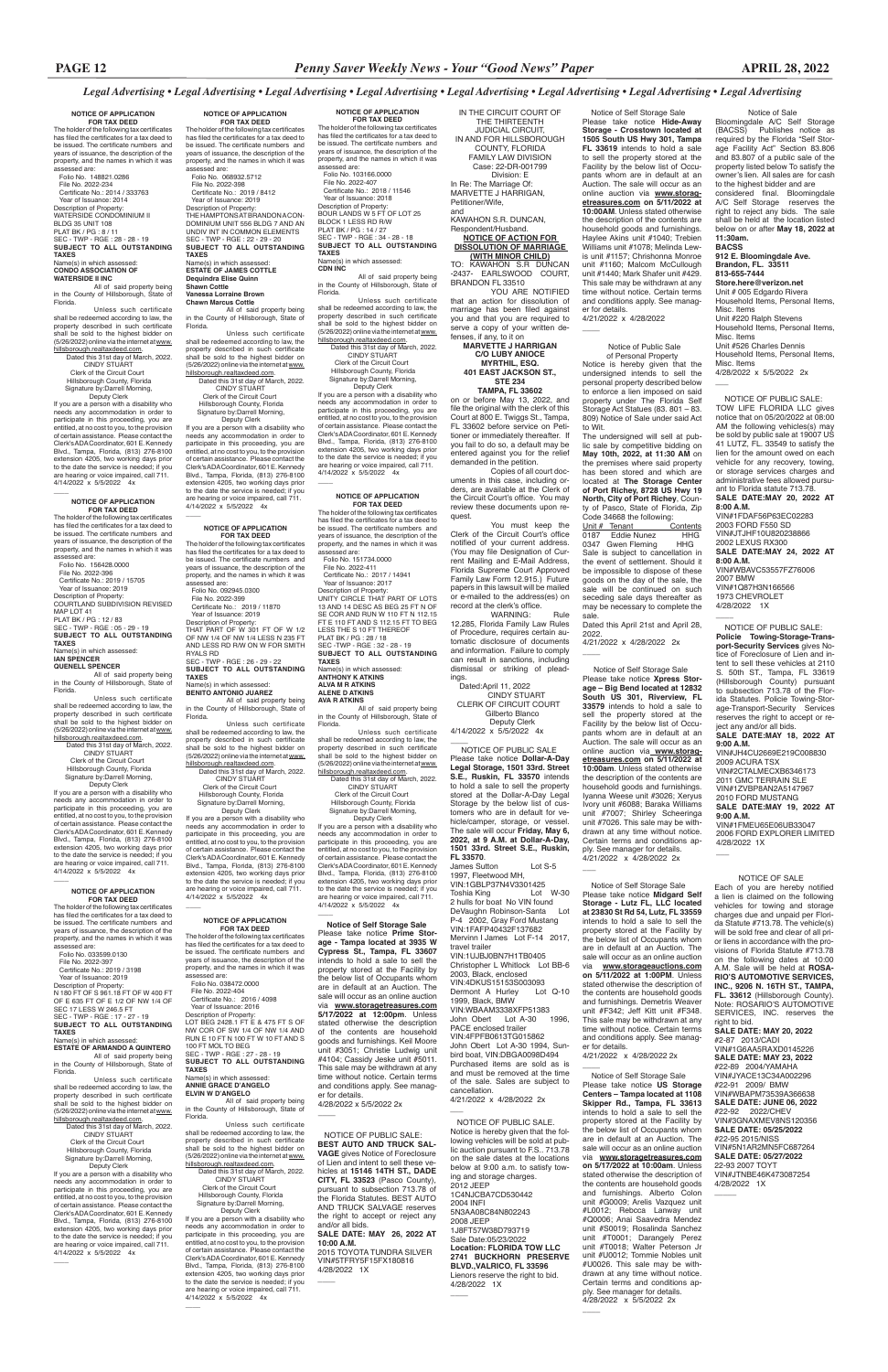NOTICE OF PUBLIC SALE Notice is hereby given that **Store-Right Self Storage at 4120 E. 10th Ave., Tampa, FL 33605**,will sell the contents of the storage units listed below at a public auction to satisfy a lien placed on the contents (pursuant to Chapter 83 of the Florida Statutes). The sale will take place at the website<br>www. StorageTreasures.com **www. StorageTreasures.com on May 18th,2022 at 10:00 A.M.** The sale will be conducted under the direction of Christopher Rosa (AU4167) and www.StorageTreasures.com on behalf of the facility's management. Units will be available for viewing prior to the sale on **www.StorageTreasures. com**. W Contents will be sold for cash only to the highest bidder. A 10-15% buyer's premium will be charged and possibly a cleaning deposit per unit. All sales are final. Seller reserves the right to withdraw the property at any time before the sale or to refuse any bids. The property to be sold is described as "general household items" unless otherwise noted. 1.TURNER, SANDY G24 HHG 2. FLADD, ELIZABETH F26 HHG<br>3. GANT, VERNON B37 HHG 3. GANT, VERNON B37 HHG<br>4. BLUE. AREUIS B51 HHG

## *Legal Advertising • Legal Advertising • Legal Advertising • Legal Advertising • Legal Advertising • Legal Advertising • Legal Advertising • Legal Advertising*

4. BLUE, AREUIS B51 HHG<br>5. HUTCHINS, CEDRICK B09 5. HUTCHINS, CEDRICK HHG

NOTICE OF PUBLIC SALE

PUBLIC NOTICE is hereby given, that beginning on the date, as enumerated below, and continuing from day to day, until all items are sold, we will sell at **PUBLIC AUC-TION** (online bidding only), to the highest bidder, for cash, at the following facility: **Lithia Storage Located at: 5241 Lithia Springs Rd, Lithia, FL 33547** (Hillsborough County) Items will be sold through the on-line auction services of **www.selfstorageauction.com DATE OF SALE: May 18, 2022 TIME OF SALE: 10:30 AM** The following goods, wares and merchandise for storage and other charges for which a lien on the same is claimed, to Wit: (Unit numbers, Names & Brief Descriptions of items to be sold) Unit 1444 - Cassandra Chaney (household goods) Unit 3008 - Helena Maldonado (household goods) A \$100 per unit cleaning deposit will be collected at time of sale and returned when the unit is left broom clean. THE ABOVE IN-FORMATION TO BE PUBLISHED ONCE EACH WEEK FOR TWO (2) CONSECUTIVE WEEKS. SAID SALE TO BE UNDER AND BY VIRTUE OF THE STATUTES OF THE STATE, IN SUCH CASES MADE AND PROVIDED. 4/28/2022 x 5/5/2022 2x  $\overline{\phantom{a}}$ **WARD'S TOWING**

Effective May 13, 2022 Lakhabhai Gedia, MD will no longer be practicing medicine at WellMed at Stonerock Lake. Patients may continue care at WellMed at Stonerock Lake.

> For questions or copies of medical records call:813-986-1346

WellMed at Stonerock Lake 10616 Main Street Thonotosassa, FL 33592 813-986-1346

 $\overline{\phantom{a}}$ 

 $\overline{\phantom{a}}$ 

 $\overline{\phantom{a}}$ 

# 4/21/2022 x 5/12/2022 4x

#### **7010 Hwy 19 • New Port Richey, FL 34652 727-849-0050 • (Fax) 727-842-5242 9AM Auction @ 7010 Hwy 19 New Port Richey, FL 34652 PASCO COUNTY EDITION ONLY**

NOTICE OF PUBLIC SALE: Self-storage Cube contents of the following customers containing household and other goods will be sold by **CubeSmart #4271, 9234 Causeway Blvd., Tampa, FL 33619**, to satisfy a lien on **May 17, 2022 at approx. 3:00 pm at www. storagetreasures.com**. Brandy Christine Adams Christhofer Matos Colon Renita Frederick Juan Malave/Juan Carlos Malave Sh'Asia Tyson Timothy Vasser Shania Kayshawna Woodard 4/28/2022 x 5/5/2022 2x  $\overline{\phantom{a}}$ 

| <b>YEAR</b> | MAKE        | VIN#              | <b>AUCTION DATE</b> |
|-------------|-------------|-------------------|---------------------|
| 2004        | <b>DODG</b> | 1D4HD58N04F106183 | 05/14/2022          |
| 2006        | <b>MERZ</b> | WDDDJ76X16A021802 | 05/16/2022          |
| 2000        | <b>FORD</b> | 1FMZU64E1YUB59095 | 05/22/2022          |
| 2015        | <b>TOYT</b> | JF1ZNAA11F8704911 | 05/22/2022          |
| 2007        | <b>SUBA</b> | 4S4BP61C977326411 | 05/23/2022          |
| 2015        | <b>NISS</b> | KNMAT2MT2FP564518 | 05/24/2022          |
| 2005        | TOYT        | 1NXBR32E15Z442919 | 05/24/2022          |
| 4/28/2022   | 1 X         |                   |                     |

NOTICE OF PUBLIC SALE: Self-Storage Cube contents of the following customers containing household and other goods will be sold for cash by **CubeSmart #0422 3708 West Bearss Ave., Tampa, FL 33618** to satisfy a lien on **May 17th 2022 at approximately 10:00 am at www.storagetreasures.com** Thomas Charles Rinker Luis Antonio Suarez 4/28/2022 x 5/5/2022 2x  $\overline{\phantom{a}}$ 

4/28/2022 x 5/5/2022 2x  $\overline{\phantom{a}}$  PUBLIC AUCTION Public Notice is hereby given that **ADVANTAGE TRANSPORT**, will sell at PUBLIC AUCTION, free of all prior liens, the following vehicles(s)/vessel(s) that remain, unclaimed in storage, with charges unpaid, pursuant to Florida Statutes, Sec. 713.78, to the highest and best bidder, at **5106 W. IN-GRAHAM ST., TAMPA, FL 33616**  (Hillsborough County) on MAY 12, 2022 AT 8:00 A.M. 2003 TOYOTA CAMRY VIN#4T1BE30K13U229535 2008 VOLKSWAGEN PASSAT VIN#WVWAK73C38E139924 2004 DODGE DAKOTA VIN#1D7GL12K14S676676 2010 FORD F150 VIN#1FTMF1CW7AKE24285 Terms of the sale are CASH. No checks will be accepted. Seller reserves the right to final bid. ALL SALES ARE FINAL. No refunds will be made. Vehicle(s)/ vessel(s) are sold "AS IS", "WHERE IS", with no guarantees, either expressed or implied. 4/28/2022 1X

#### **Pasco Towing, Inc. 6012 Pine Hill Rd • Port Richey, FL 34668 727-849-1651 • Fax 727-849-5281 Must be included in Pasco County • 9 AM AUCTION**

James J Marquardo 4/28/2022 x 5/5/2022 2x  $\overline{\phantom{a}}$ 

| <b>YEAR</b>                                     | <b>MAKE</b>    | <b>MYU</b><br>VIN# | <b>AUCTION DATE</b> |  |  |  |
|-------------------------------------------------|----------------|--------------------|---------------------|--|--|--|
| 2015                                            | <b>MERZ</b>    | WDDSJ4EB0FN217587  | 05/16/2022          |  |  |  |
| 1998                                            | <b>HOND</b>    | 2HGEJ6447WH117373  | 05/22/2022          |  |  |  |
| 2005                                            | <b>KIA</b>     | KNDJD733755476960  | 05/22/2022          |  |  |  |
| 2009                                            | <b>KAWK</b>    | JKAEXVD169A114216  | 05/23/2022          |  |  |  |
| 2007                                            | <b>CHRY</b>    | 2A4GP44R07R166927  | 05/23/2022          |  |  |  |
| 2006                                            | <b>MERCURY</b> | 2MEFM74V56X631428  | 05/23/2022          |  |  |  |
| 2009                                            | <b>HOND</b>    | 2HGFG12649H528910  | 05/23/2022          |  |  |  |
| 2016                                            | <b>HYUN</b>    | 5NPE24AF4GH375784  | 05/24/2022          |  |  |  |
| 7018 US Hwy 19 New Port Richey, FL 34652        |                |                    |                     |  |  |  |
| Must be included in Pasco County · 9 AM AUCTION |                |                    |                     |  |  |  |
| <b>YEAR</b>                                     | MAKE           | VIN#               | <b>AUCTION DATE</b> |  |  |  |
| 2011                                            | <b>NISS</b>    | JN8AZ2KR6BT211162  | 05/10/2022          |  |  |  |
| 2000                                            | <b>FORD</b>    | 2FMZA5047YBC74144  | 05/15/2022          |  |  |  |
| 2004                                            | <b>DODG</b>    | 1B3ES26C34D626977  | 05/16/2022          |  |  |  |
| 4/28/2022<br>1X                                 |                |                    |                     |  |  |  |

Theresa C Smith, Micheal Baum. Sol M Ryan, Lisa Marie Witter, Diamond Thomas, Kareem Nurse-Brockett, Margeaux Sowell, Dean Jeffery Dickmann, Elmcroft of Carrollwood, Yvette Latson 4/28/2022 x 5/5/2022 2x

#### **A-1 Recovery 6124 Siesta Lane • Port Richey, FL 34668 727-536-5600 (fax) 727-725-2589 9AM Auction @ 6124 Siesta Lane Port Richey, FL 34668 MUST INCLUDE PASCO COUNTY**

| YFAR         | MAKF        | VIN#              | <b>AUCTION DATE</b> |
|--------------|-------------|-------------------|---------------------|
| 2013         | DODG.       | 2C3CDXBG1DH628398 | 05/22/2022          |
| 2018         | <b>ZHNG</b> | L5YTCKAL9J1130193 | 05/22/2022          |
| 2011         | <b>HYUN</b> | KMHGC4DF3BU116103 | 05/23/2022          |
| 4/28/2022 1X |             |                   |                     |
|              |             |                   |                     |

Sammy Ortiz, Virginia Butler, Kevin Croft, aristides estevez, Emaniel Joseph, Rashonda Archie, Amanda Lord, Steven Washburn, Tranelle Jones, Eric Oliver, Cassandra Davis, Ella Peterkins, Nathan Barnett, Randy Belamy, Shauna Hood

4/28/2022 x 5/5/2022 2x  $\overline{\phantom{a}}$ 

NOTICE OF PUBLIC SALE: Self-storage Cube contents of the following customers containing household and other goods will be sold for cash by **CubeSmart 1539 US Alt Hwy 19, Holiday, FL 34691** to satisfy a lien on **May 19, 2022 at approximately 1pm at www.storagetreasures.com**: Robert Joseph Lawrence, Randy Daniel Luis Rosario, Corey James Ungerleider, Jenny Markopoulos, Charles William Mooney, Richard Thomas Reiter, Doukissa Maria Lowe, Robert Edward Lee, Tricina D Hannah, Jaime Vergara. 4/28/2022 x 5/5/2022 2x  $\overline{\phantom{a}}$ 

 NOTICE OF PUBLIC SALE: Self-storage cube contents of the following customers Containing household and other goods will be sold for Cash by **CubeSmart #5844. 2320 W. Hillsborough Ave., Tampa, FL 33603** to satisfy a lien on **05/19/2022 At approx. 12:00pm at www.storagetreasures.com** Darren Plaskett Ashley Turner George W. Ramdawah Clark Rodriguez Jan E Doven Orelvis Munoz Soriano Hammie Gooding Jonathan G Kromrey 4/28/2022 x 5/5/2022 2x  $\overline{\phantom{a}}$ 

HILLSBOROUGH COUNTY NO-

TICE OF PUBLIC SALE: Self-Storage Cube contents of the following customers containing household and other goods will be sold for cash by **CubeSmart/4310 W. Gandy Blvd., Tampa, FL 33611**, to satisfy a lien on **May 13th 2022 at approximately 1:00PM at www.storagetreasures.com**: Caribel Rios Frank Belluccia Phillip L Maldonado Paul John

HILLSBOROUGH COUNTY NO-TICE OF PUBLIC SALE: Self-Storage Cube contents of the following customers containing household and other goods will be sold for cash by **CubeSmart/12902 US 301 S, Riverview, FL 33578**, to satisfy a lien on **May 13th 2022 at approximately 11:00AM at www.storagetreasures.com**: Michael George Maneri Merry M Nelson 4/21/2022 x 4/28/2022 2x

 $\overline{\phantom{a}}$ 

 NOTICE OF PUBLIC SALE: **813 TOWING SERVICE LLC**  gives notice that the following vehicles(s) may be sold by public sale at **1112 E. 127TH AVE., TAMPA, FL 33612** (Hillsborough County) to satisfy the lien for the amount owed on each vehicle to any recovery, towing, or storage services charges and administrative fees allowed pursuant to Florida statute 713.78. **SALE DATE: MAY 21, 2022 AT 8:00 A.M.** VIN#1FAFP34N85W261450 2005 FORD VIN#1G1PB5SH7E7361662 2014 CHEV VIN#1HGCG5645WA208282 1998 HOND VIN#2HGES16192H578037 2002 HOND VIN#2HGFG12616H518931 2006 HOND VIN#4T1BF3EK1BU763641 2011 TOYT VIN#JA3AY26A8VU011853 1997 MITS **SALE DATE: MAY 24, 2022 AT 8:00 A.M.** VIN#1FTRF12265NB38372 2005 FORD VIN#KNADM4A35F6460053 2015 KIA 4/28/2022 1X  $\overline{\phantom{a}}$ 

(813) 920-2525 **Reand Tiru**  Please take notice **Prime Storage - Cypress located at 4907 W Cypress St., Tampa, FL 33607**  intends to hold a sale to sell the property stored at the Facility by the below Occupants whom are in default at an Auction. The sale will occur as an **Online Auction via**  www.storagetreasures.com\_on **5/17/2022 at 12:00 PM**. Unless stated otherwise the description of the contents are household goods and furnishings. Misty Flowers unit #1004; Jimmie Johnson unit #1056; Fritz Scholder unit #1073; Daniel Mark Boos units #1081 & #1082; Cynthia M Copley unit #1121; Rene Henry unit #2020; Elizabeth Maria Cartagena unit #2154; Tina Hoskin unit #3013; Ryan Love unit #3070; Kennys Yero unit #3154. This sale may be withdrawn at any time without notice. Certain terms and conditions apply. See manager for details. 4/28/2022 x 5/5/2022 2x  $\overline{\phantom{a}}$ 

> NOTICE OF PUBLIC SALE: Self-Storage Cube contents of the following customers containing household and other goods will be sold for cash by **CubeSmart (#0424) 31100 US Highway 19 N Palm Harbor, FL 34684** to satisfy a lien on **May 17th 2022 at approximately 11:00 am** at **www. storagetreasures.com** William P Achnitz William P Achnitz

NOTICE OF PUBLIC SALE: Self-storage Cube contents of the following customers containing household and other goods will be sold for cash by **CubeSmart 1402 E. Bearss Ave., Lutz, FL 33549** to satisfy a lien on **May 17th, 2022 at approx. 1:00pm at www.storagetreasures.com**: Josefa Gomez, Alex Tovar Olmos,

Rafael Jimenez Lavonne Wilson Nixon Pierre Roberto Bejarano Shannon Clark Erika Moody Pedro Pinero Christopher Shuford 4/28/2022 x 5/5/2022 2x  $\overline{\phantom{a}}$ 

> Norman Jessee Clement, Glen Hikarip, Shaquira Ortiz Cabezudo, Marilyn Rosado Gonzales, Enock Kuwaka, Jeffery Lanier Nelson, Charles Jay Parrish. 4/28/2022 x 5/5/2022 2x

NOTICE OF PUBLIC SALE: Self-storage Cube contents of the following customers containing household and other goods will

#### be sold for cash by **CubeSmart Store #702 4309 Ehrlich Rd., Tampa FL 33624** to satisfy a lien on **May 17th 2022 at approx. 2:00PM at or www.storagetrea-**

#### **sures.com**.

 $\overline{\phantom{a}}$ 

 $\overline{\phantom{a}}$ 

Each of you is hereby notified that a lien is claimed on the following vehicles for towing and storage charges, the following vehicles will be sold at public sale pursuant to Florida Statute #713.78, free and clear of all liens and encumbrances. The time for the following sales  $ie$   $R:00 \triangle M$ 

NOTICE OF PUBLIC SALE: Self-storage Cube contents of the following customers containing household and other goods will be sold for cash by **CubeSmart #4325 12225 N. 56th St. Temple Terrace., FL 33617** to satisfy a lien on **May 19, 2022 at approx. 2:00pm at www.storagetreasures.com**:

 NOTICE OF PUBLIC SALE Notice is hereby given that on 05/16/2022 11:00 AM, the following Personal Property will be sold at public auction pursuant to F.S.715.109: 1960 HENS VIN# 361661GX Last Known Tenants: CATHERINE D COTTRELL & ALAN D SCHIRO Sale to be held at: Bedrock Winters LLC 38022 Winter Dr Zephyrhills, FL 33542 (Pasco County) (813) 782-1615 4/28/2022 x 5/5/2022 2x  $\overline{\phantom{a}}$ 

4/28/2022 x 5/5/2022 2x

 $\overline{\phantom{a}}$ 

NOTICE OF PUBLIC SALE: Self-storage Cube contents of the following customers containing household and other goods will be sold for cash by **CubeSmart 6171, 11411 SR 52, Hudson, FL. 34669**  to satisfy a lien on **05/19/2022 at approx. 3:00PM** at **www.storagetreasures.com** Olivia Ann Riker

Kim Foceri

NOTICE OF PUBLIC SALE: Self-storage Cube contents of the following customers containing household and other goods will be sold for cash by **CubeSmart, 9406 Fulton Ave., Hudson, FL. 34667**  to satisfy a lien on **05/19/2022 at approx. 11:00AM at [www.storagetreasures.com]**.

Cassandra L Grimmett Julia D Grimmett Connie Cox Aaron Gill Michele Condrich Blaine Hearld Dean W Moore Victor T Love Christina L Gano Robert Knudsen Leon Warren Lydia Hicks 4/28/2022 x 5/5/2022 2x

 $\overline{\phantom{a}}$ 

NOTICE OF PUBLIC SALE: Self-Storage Cube contents of the

following customers containing household and other goods will be sold for cash by **CubeSmart #5676. 6400 Oregon Chickadee Rd. Brooksville, FL 34613** to satisfy a lien on **May 19, 2022 at approximately 10:00 AM, at www.**

#### **storagetreasures.com**

 $\overline{\phantom{a}}$ 

 $\overline{\phantom{a}}$ 

Brenda Nye Audrey Barron Christopher Mouyos 4/28/2022 x 5/5/2022 2x

NOTICE OF PUBLIC SALE: Self-storage Cube contents of the following customers containing household and other goods will be sold for cash by **CubeSmart Store 5436, 4867 Commercial Way, Spring Hill, FL 34606** to satisfy a lien on **May 17th 2022, at approx. 4:00 PM at [www.storagetreasures.com**]

Julia Greory Jennifer Zagars Karin Boyle Kim Hayneskeene Kyle Rosekrans 4/28/2022 x 5/5/2022 2x

NOTICE OF PUBLIC SALE: Self-storage unit contents of the

following customers containing household and other goods will be sold for cash by **CubeSmart (6993), 38011 Pretty Pond Rd., Zephyrhills, FL 33541** to satisfy a lien on **May 19th, 2022 at approx. 4:00PM on-line at www.storagetreasures.com**. Customers: Brenda Yantis Nathan Rose Cody Cooner Andrew Messina 4/28/2022 x 5/5/2022 2x  $\overline{\phantom{a}}$ Notice of Self Storage Sale

NOTICE OF PUBLIC SALE Notice is hereby given that the following described vehicles will be sold Per Florida Statutes 713.78 @ **Action Towing, Inc. of Tampa 11207 Sheldon Rd.,Tampa, FL 33626-4708** (Hillsborough County)

**May 22, 2022 at 8:00 AM** 2004 Buick LeSabre VIN# 1G4HP54KX44141336 (B22.0413.67455) 2006 Ford F250SD XLT VIN# 1FTNF20516EA46590 (B22.0414.67566) 2018 GMC Terrain SLE VIN# 3GKALMEV5JL367458 (B22.0416.67876) 2018 Ford F250SD VIN# 1FT7W2BT5JEC51102 (S22.0416.67916) **Sale Date and Time: May 25, 2022 at 8:00 AM** 2006 Honda CR-V EX VIN# SHSRD78886U411826 (B22.0419.68270) **Sale Date and Time: May 26, 2022 at 8:00 AM** 2015 Ford F250SD XL VIN# 1FT7W2BT7FEA49918 (B22.0420.68402) 2011 Toyota Corolla LE VIN# 2T1BU4EE3BC581687 (S22.0420.68439) 2012 Ford Fusion SEL VIN# 3FAHP0JA9CR407914 (S22.0420.68438) Action Towing Inc. of Tampa Reserves The Right To Bid. All Sales Final at 9:00 AM 04/28/2022 1x

NOTICE OF PUBLIC SALE: Self-storage Cube contents of the following customers containing household and other goods will be sold for cash by **CubeSmart #4324 5907 W Linebaugh Ave. Tampa, FL, 33624** to satisfy a lien on **May 17, 2022 at approx.4:00 pm www.storagetreasures.com** Johnsie Cate Erik Cordero Erik Cordero Tiquila Gibson Jerome Gray

 NOTICE OF PUBLIC SALE **ASCENSION AUTO SERVICE**  gives notice that the following vehicles(s) may be sold by public sale at 4108 W. CAYUGA ST., TAMPA, FL 33614 to satisfy the lien for the amount owed on each vehicle for any recovery, towing, or storage services charges and administrative fees allowed pursuant to Florida statute 713.78. **SALE DATE: MAY 14, 2022 AT 10:00 A.M.** VIN#YV1VS2550YF532349 2000 VOLV **SALE DATE:MAY 21, 2022 AT** 

**10:00 A.M.**

 $\overline{\phantom{a}}$ 

 $\overline{\phantom{a}}$ 

VIN#JA3AJ26E15U019512 2005 MITS 4/28/2022 1X

 NOTICE OF PUBLIC SALE Notice is hereby given that **Storage Rentals of America, 13414 Lincoln Rd., Riverview, FL 33578** will hold THE PUBLIC SALE WILL TAKE PLACE AT **Lockerfox.com** of stored personal property to enforce liens against the below named persons for non-payment of rent pursuant to the Florida Self Storage Facility Act Statutes (Section 83.801 et seq).

Auction sale for the following units will take place at **11:00 AM on May 13th, 2022** to following units listed below: Katie Miranda – Unit # B005,

B006, B007, B008 – Contents: Furniture, Household Goods, Flo-

ral, Decorations Katie Miranda – Unit # E001 – Contents: Tables, Decorations Antalisha Williams – Unit # J007 – Contents: Boxes, Furniture William Taylor – Unit # H013 – Contents: Boxes, Totes, Furniture, Tools 4/28/2022 x 5/5/2022 2x

#### NOTICE OF FORECLOSURE OF LIEN AND INTENT TO SELL VEHICLE

 $\overline{\phantom{a}}$ 

 $\overline{\phantom{a}}$ 

**AT RC TOWING & RECOVERY, 4805 N. HESPERIDES ST., TAMPA, FL 33614** (Hillsborough County) **SALE DATE: MAY 23, 2022** 2003 ford f150 VIN#2FTRX17W53CA11818 2001 HYUNDAI SANTAFE VIN#KM8SC83D01U089765 2005 JEEP LIBERTY VIN#1J4GK58K15W633388 2001 TOYOTA COROLLA VIN#1NXBR12E81Z446285 **SALE DATE: MAY 24, 2022**  2010 INFINITI G37 VIN#JN1CV6AP0AM400344 **SALE DATE: MAY 25, 2022** 01 TOYOTA COROLLA VIN#1NXBR12E11Z431353 4/28/2022 1X